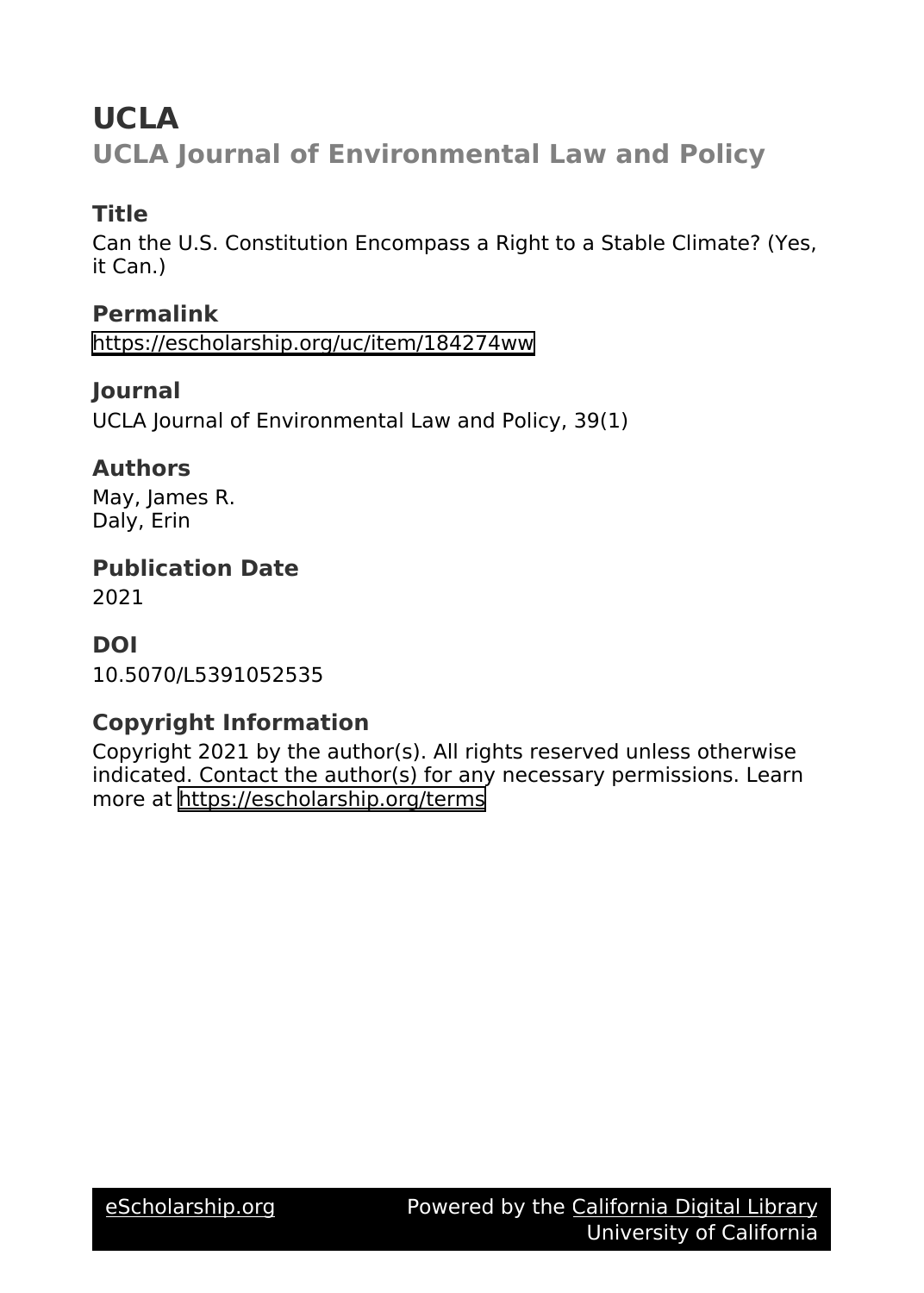# **Can the U.S. Constitution Encompass a Right to a Stable Climate? (Yes, it Can.)**

*James R. May & Erin Daly*

#### **ABSTRACT**

Can the U.S. Constitution encompass a right to a stable climate? Courts around the world are finding that their constitutions afford a right to a clean and healthy environment, including to a safe climate. In the United States, this claim is being tested in the case of *Juliana v. U.S.*, brought by 21 children arguing that governmental actions and inaction have caused or contributed to an "environmental apocalypse" in violation of a fundamental constitutional right to a stable climate. In concluding that the Constitution can encompass a right to a stable climate, we make three principal arguments. First, the Constitution is relevant to the protection of people's lives and liberties—a position that should be beyond cavil after more than 230 years of our constitutional experiment. Second, the Constitution's protection is not abrogated simply because the threat to life and liberty comes from decades of governmental action contributing to climate change. The Constitution does not have a climate change, or even an environmental, exception. And third, the federal judiciary is the body that, in our constitutional system, is best suited to hold accountable government actors when they imperil constitutional rights. Five years after it was filed, the case was dismissed by the Ninth Circuit; as of this writing, plaintiffs are considering seeking review before the U.S. Supreme Court, and settlement with the Biden Administration.

#### About the Authors

Professors of Law, Widener University Delaware Law School. This Article is based in part on three *amicus* briefs that May and Daly filed in *Re Juliana v. U.S.* on behalf of Law Professors. The authors thank Professor Kang for her collaboration on the second brief and comments to this Article, and Professor Michael Pappas for hosting a workshop to discuss an early draft.

© 2021 James R. May & Erin Daly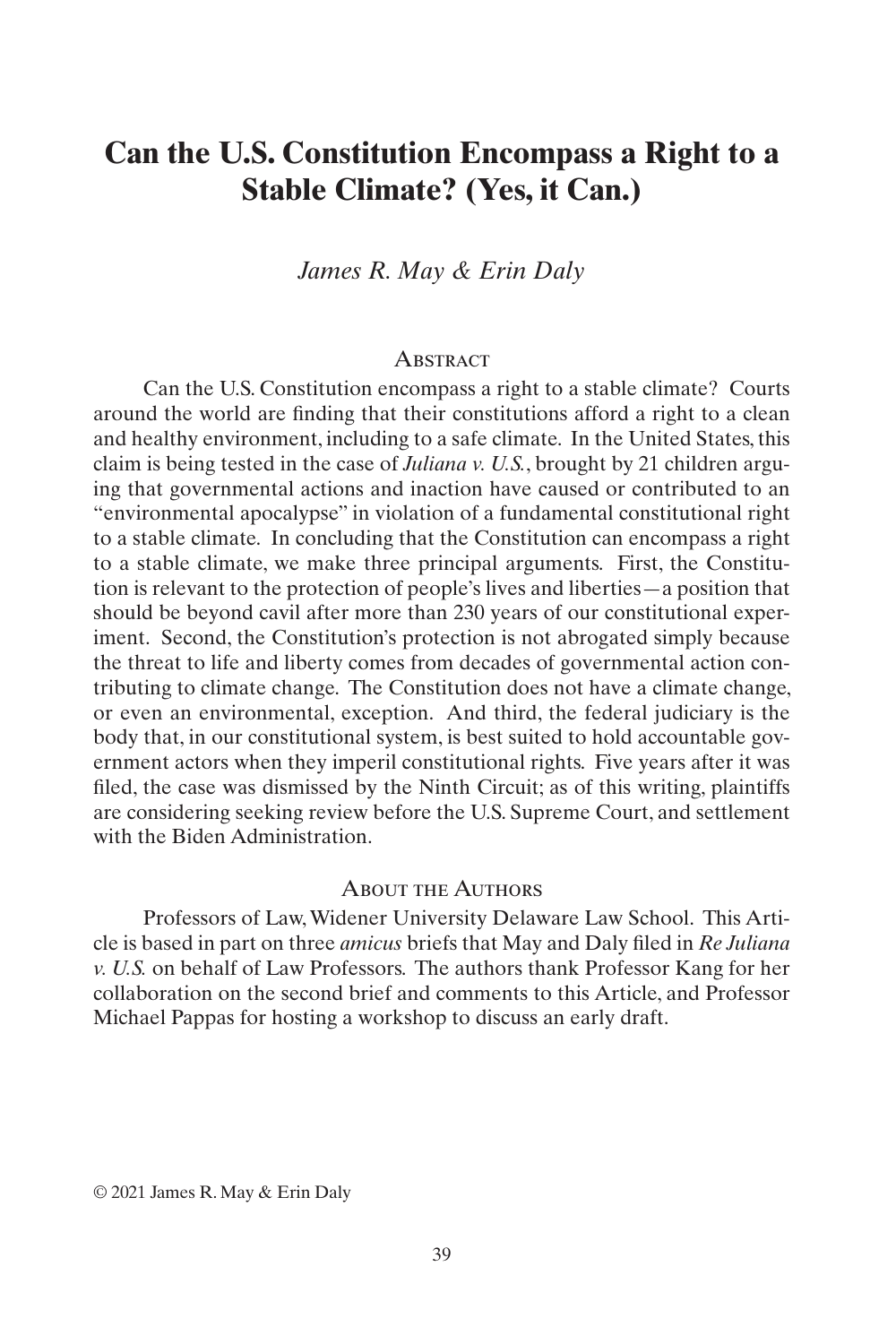#### TABLE OF CONTENTS

| L  | FEDERAL COURTS HAVE THE AUTHORITY TO CONSIDER                     |  |
|----|-------------------------------------------------------------------|--|
| H. | THE DUE PROCESS CLAUSE CAN ENCOMPASS A RIGHT TO A STABLE          |  |
|    | A. The Right to a Stable Climate is Deeply Rooted in the Nation's |  |
|    | <b>B.</b> Constitutional Standards are Judicially Discoverable    |  |
|    |                                                                   |  |
|    |                                                                   |  |

#### **INTRODUCTION**

"Federal courts too often have been cautious and overly deferential in the arena of environmental law, and the world has suffered for it."

—*Juliana v. U.S.* (D. Or. 2016) (Aiken, J.)

 "My colleagues throw up their hands, concluding that this case presents nothing fit for the Judiciary. . . . [A] federal court need not manage all the delicate foreign relations and regulatory minutiae implicated by climate change to offer real relief, and the mere fact that this suit cannot alone halt climate change does not mean that it presents no claim suitable for judicial resolution."

—*Juliana v. U.S.* (9th Cir. 2020) (Staton, J., dissenting)

The climate crisis engenders visions of the Four Horsemen of the Apocalypse entering stage right, making the case for action—and causes of action—in the face of catastrophe. Climate change is raising global temperatures, heating oceans, melting glaciers and ice caps, and wreaking havoc on weather patterns.1 Suffice it to say that an unstable climate disrupts most aspects of day-to-day life, including family, food, water, employment, education, and shelter, and the pursuit of equality, dignity, justice, peace and happiness. Climate change also increases human vulnerability to poverty and disease, which in turn creates opportunities for political oppression and myriad other forms of human rights abuses—all of which disproportionately threaten the lives and

<sup>1.</sup> *See, e.g.*, Nat'l Aeronautics and Space Admin., The Effects of Climate Change (last visited December 16, 2020), https://climate.nasa.gov/effects [https://perma.cc/KBT2- DHYF].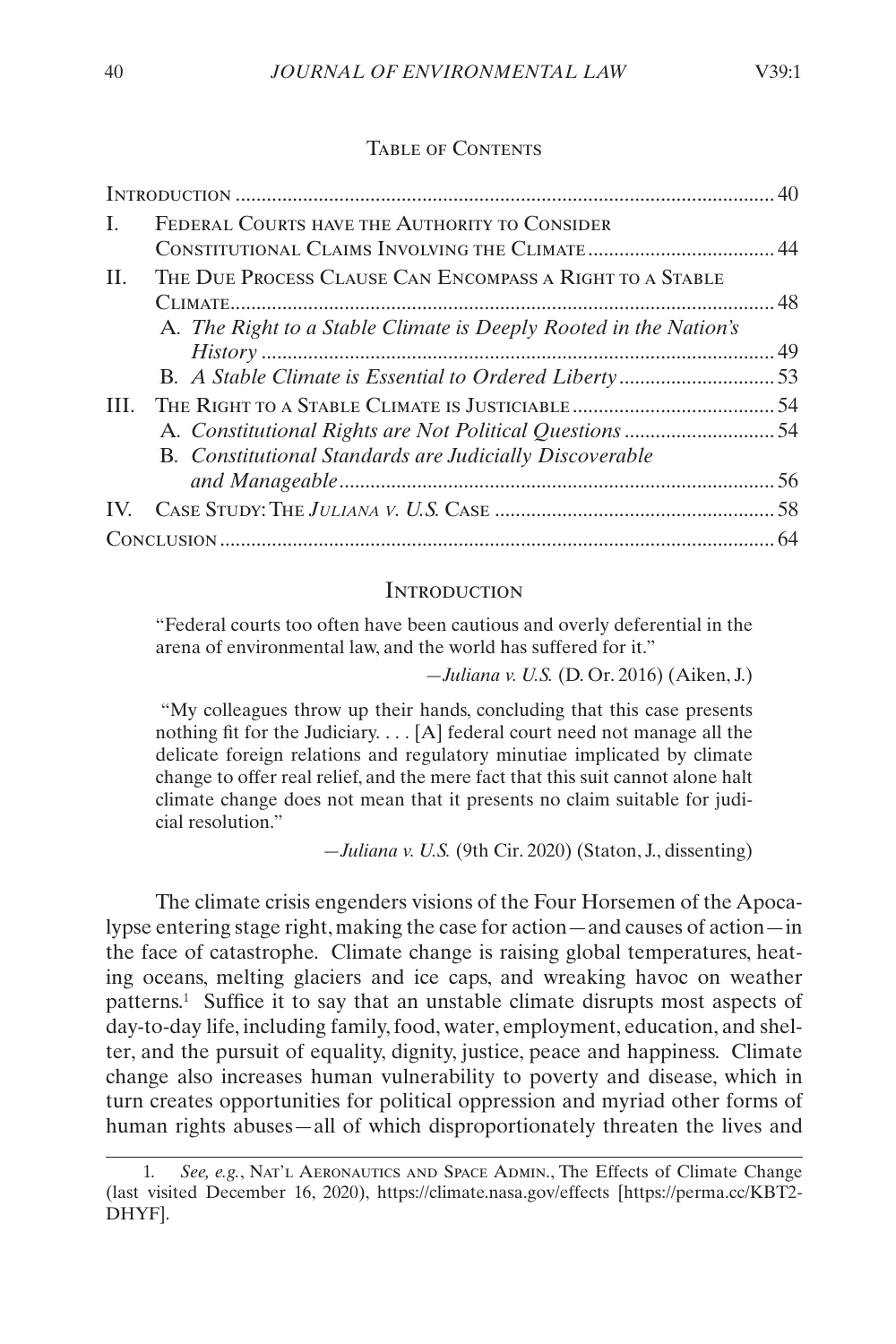health and dignity of future generations. Climate change may well turn entire populations into refugees, raising human rights challenges at national and international levels.

What to do. Unfortunately, international action hasn't made much of a dent in global carbon output, and well-intentioned international efforts from the Paris Climate Accord<sup>2</sup> to Sustainable Development Goal 13 (climate action)<sup>3</sup> have lent little if any relief to those most affected. Thus, courts are increasingly being pressed to consider rights-based climate-based claims, including in Norway,<sup>4</sup> the Netherlands,<sup>5</sup> Pakistan,<sup>6</sup> Colombia,<sup>7</sup> France,<sup>8</sup> and elsewhere.<sup>9</sup> Moreover, the Philippine Human Rights Commission is considering

4. *Nature and Youth and Greenpeace Nordic v. Norway*, no. 16-166674TVI-OTIR/06, judgment, (Oslo D.C. Jan. 4, 2018) (alleging that opening parts of the Arctic Barents Sea to new oil and gas exploration violates a constitutional right to a healthy environment). On December 22, 2020, the Supreme Court announced its 11-4 decision to dismiss the case, reasoning that the adverse effects of emissions from exported oil from the region are too unknown to violate the Constitution of Norway. People vs. Arctic Oil—*The Judgment*, Greenpeace (Dec. 22, 2020), https://www.greenpeace.org/norway/people-vs-arctic-oil-thejudgement; *see also* Climate Case Chart*, Greenpeace Nordic Ass'n v. Ministry of Petroleum and Energy*, http://climatecasechart.com/non-us-case/greenpeace-nordic-assn-and-natureyouth-v-norway-ministry-of-petroleum-and-energy [https://perma.cc/WL84-D5VP] (last visited Feb. 12, 2021). *See generally* James R. May, *The Norwegian Constitutional Right to a Healthy Environment in Global Context*, Mellom Jus Og Politikk, Grunnloven, § 112 (Fagbokforlaget 2019).

5. *Urgenda Found. v. Kingdom of the Netherlands*, C/09/456689/HA ZA 13–1396 (June 24, 2015) (ordering the federal government to reduce greenhouse gas emissions and to mitigate the effects of climate change as a means of fulfilling constitutionally recognized rights to health and welfare; subsequently confirmed but on different grounds by the Supreme Court of the Netherlands; *see* http://climatecasechart.com/non-us-case/urgendafoundation-v-kingdom-of-the-netherlands [https://perma.cc/2PKA-7P6E].

6. Asghar Leghari v. Fed'n of Pakistan, (2015) W.P. No. 25501/201 (holding that the government's failure to develop a climate change plan violates the constitutional right to life and right to dignity). The Court subsequently established a permanent climate commission, see Asghar Leghari v Fed'n of Pakistan, PLD 2018 Lahore 364.

7. STC 4360–2018 Radicacion no. 11001-22-03-000-2018-00319-01STC4360-2018 (Supreme Court of Colombia, April 4, 2018) (ruling in favor of children in granting justiciable rights to the Colombian Amazon).

8. Notre Affaire à Tous and Others v. France, (Filed December 17, 2018), http:// climatecasechart.com/non-us-case/notre-affaire-a-tous-and-others-v-france [https://perma. cc/V7VT-J7D8].

9. *See generally* Our Children's Trust, *Global Legal Actions*, https://www. ourchildrenstrust.org/global-legal-actions [https://perma.cc/N8GP-M7ZK] (last visited Dec. 16, 2020).

<sup>2.</sup> Paris Agreement to the United Nations Framework Convention on Climate Change, Dec. 12, 2015, T.I.A.S. No. 16-1104.

<sup>3.</sup> *See* U.N. Framework Convention on Climate Change, *Sustainable Development Goals*, https://sustainabledevelopment.un.org/?menu=1300 [https://perma.cc/Q5BX-SYZB]; *see* G,A, Res. A/70/L.1, Transforming Our World: the 2030 Agenda for Sustainable Development (Oct. 21, 2015).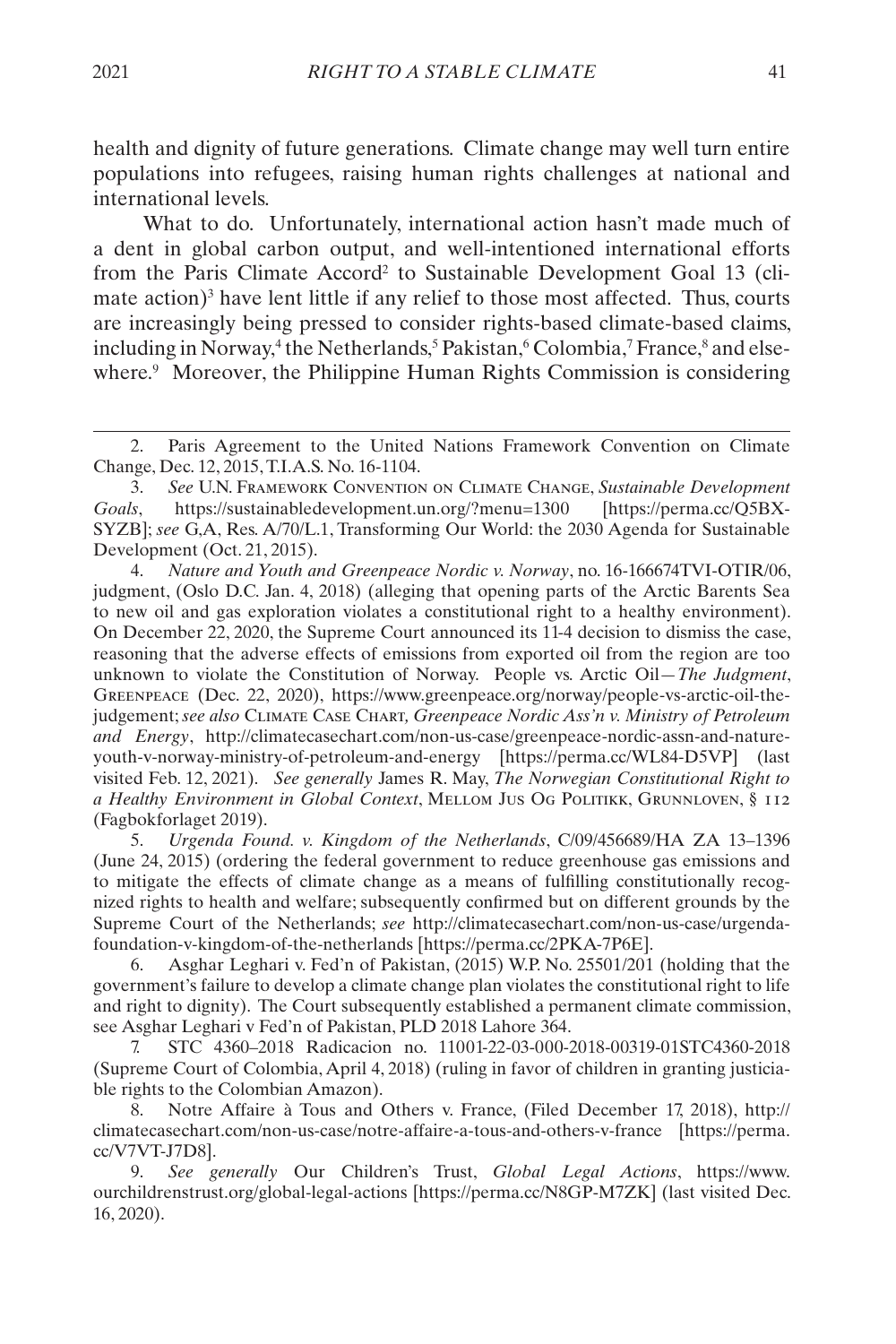whether "carbon majors" have violated domestic human rights law,<sup>10</sup> and the Committee On The Rights Of The Child whether "[t]he climate crisis is a children's rights crisis . . . [so that] [m]itigating climate change is a human rights imperative."11 And in an asylum case, the United Nations Human Rights Committee determined that climate change *could* "become incompatible with the right to life with dignity before the risk is realized."12 These rights-based cases are only illustrative of similar cases in domestic and supra-national tribunals worldwide.13

Thus, it's fair to say that rights-based approaches to addressing the climate crisis are finding footholds in courts around the globe. But not so much in the United States, owing to a conservative tradition of judicial deference if not diffidence on environmental issues.14 And recent appointments to the U.S. Supreme Court hardly suggest a warmer welcome of climate-based rights claims.15 Yet one case in particular continues to push precedent: *Juliana v. U.S.*, in which children are arguing that the U.S. government's actions and inactions have caused or contributed to the climate crisis in violation of a fundamental constitutional right to a stable climate.16

The *Juliana* plaintiffs asked a federal court to do three things. First, to recognize that constitutional liberty includes a right to climate capable of sustaining human life. Second, to declare that the federal government has violated this right by decades of administrative policies and programs including

12. Ioane Teitiota v. New Zealand, CCPR/C/127/D/2728/2016, U.N. Human Rights Committee (H.R.C.) (Jan. 7, 2020), https://www.refworld.org/cases,HRC,5e26f7134.html [https://perma.cc/M649-2AGZ].

13. *See generally*, Glob. Initiative for Econ., Soc. and Cultural Rights, *'States' Human Rights Obligations in the Context of Climate Change—2020 Update*, https://www. gi-escr.org/publications/states-human-rights-obligations-in-the-context-of-climatechange-2020-update [https://perma.cc/N2QQ-BRE4] (last visited 30 November 2020). *See also* James R. May & Erin Daly, *Global Climate Constitutionalism in Courts*, Climate Constitutionalism (Jordi Jaria i Manzano et al. eds. (Edward Elgar Pub. 2019).

14. In this Article, we focus on the United States because it is unusual in two relevant regards. First, the political branches have not been as responsive to the needs of climate as either the situation requires or as the population would want. Second, the United States Constitution is and has been interpreted by federal courts to be particularly restrictive in allowing the political branches to act. These two facts—combined with America's seemingly insatiable appetite for fossil fuels—have made the country an outlier in its failure to address the threats of climate change.

15. Ellen M. Gilmer, *Barrett as Justice Gives Climate Cases Tougher Path to Court*, Bloomberg Law, https://news.bloomberglaw.com/environment-and-energy/bar-forenvironmental-cases-seen-higher-with-a-justice-barrett [https://perma.cc/F9YN-YGFQ] (September 28, 2020).

16. Juliana v. United States, 217 F. Supp. 3d 1224, 1233 (D. Or. 2016), *rev'd*, 947 F.3d 1159 (9th Cir. 2020).

<sup>10.</sup> *See* Phil. Human Rights Comm'n, *National Inquiry on Climate Change*, http://chr. gov.ph/nicc-2 [https://perma.cc/6Y39-K2B2] (last visited Dec. 16, 2020).

<sup>11.</sup> Sacchi et al. v. Argentina et al., Communication to the Committee on the Rights of the Child, (Submitted September 23, 2019), at ¶ 13.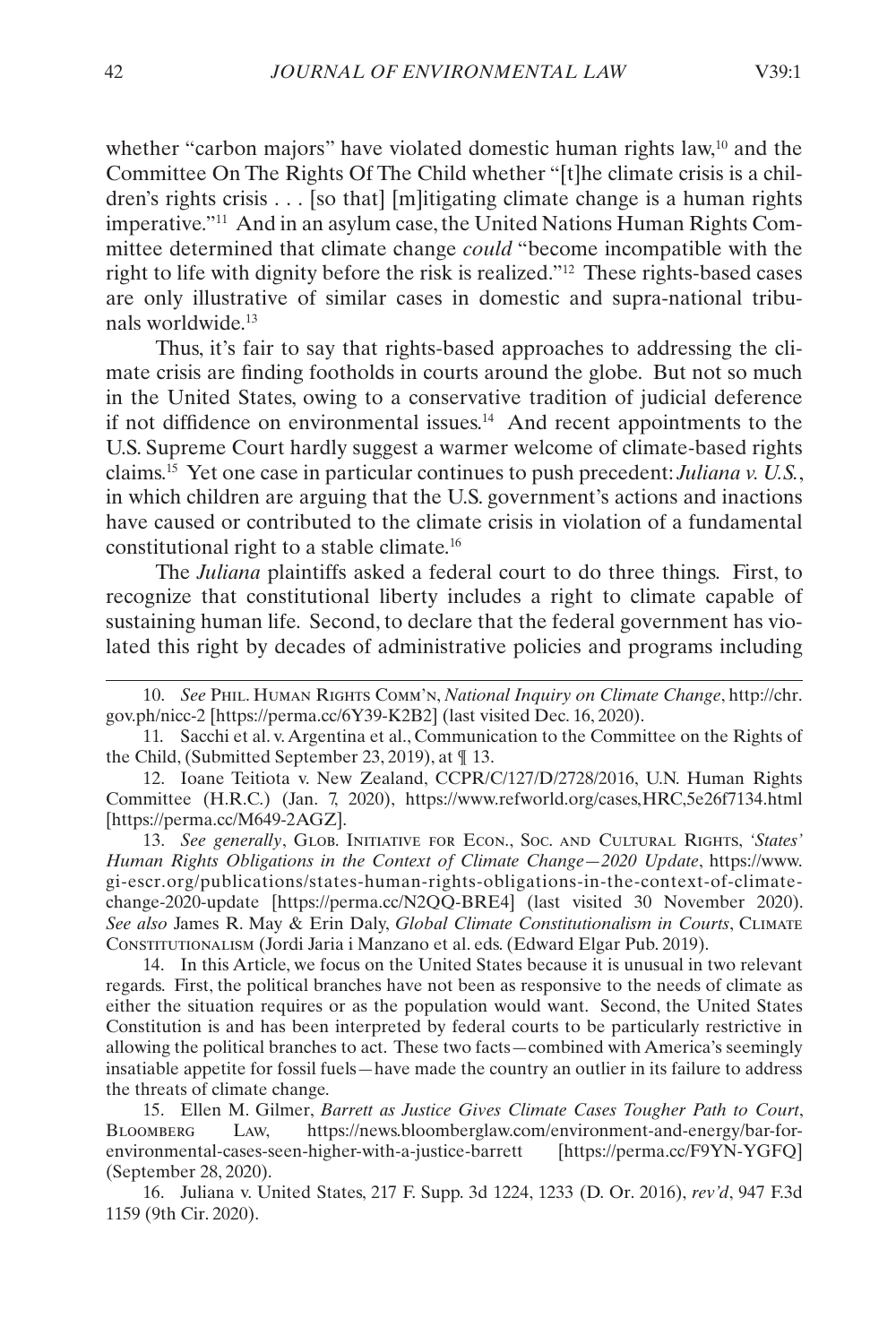subsidies, taxes, and other favorable economic advantages that have promoted the use of fossil fuels. And third, to require the government to cease violating the plaintiffs' rights by developing and implementing a plan to reduce climate threats. This may sound complex but, as pleaded, it was in fact an ordinary case: plaintiffs ask the court to define the contours of a constitutional right, to find a violation, and then to issue a remedy to redress the violation. This is what courts do. In response, the U.S. government argues no such right exists, and even if it does that federal courts can't do anything about it.

We contend that the U.S. Constitution can encompass such a right. Three caveats should be recognized from the outset. First, the point here *is not* that the Constitution *necessarily* protects people from climate change, but that courts should be open to deciding whether it does. Second, and relatedly, we *do not* argue that bringing such constitutional claims in federal court is the best or only way to address climate change. Of course, legislative action at the international, regional, national and subnational levels is preferable, with enforceable emission limits and/or workable market-based mechanisms, with mitigation and relief available to the most vulnerable first. Last, we *do not* here address related issues, such as the role of the Equal Protection Clause,<sup>17</sup> preemption,<sup>18</sup> civil litigation,<sup>19</sup> the Clean Air Act,<sup>20</sup> or the standing doctrine<sup>21</sup> (except to the extent it involves the political question doctrine, $22$  which we do

18. *See, e.g.*, James R. May, *Of Happy Incidents, Climate, Federalism, and Preemption*, 17 Temp. Pol. & Civ. Rts. L. Rev. 465 (2008).

19. James R. May, *Civil Litigation as a Tool for Regulating Climate Change: An Introduction*, 46 Val. U. L. Rev. 357 (2012).

20. *See, e.g.*, Sabin Ctr. for Climate Change L., Clean Air Act and Climate Policy, https://climate.law.columbia.edu/content/clean-air-act [https://perma.cc/BA4W-5RTU] (last visited Dec 16, 2020); Erin Mckenzie, *Our Impact: Recognizing the Clean Air Act's Potential to Address Climate Change*, Nicholas Inst. for Env't Pol. Solutions, https://nicholasinstitute. duke.edu/our-impact/recognizing-clean-air-act-potential-to-address-climate-change [https:// perma.cc/9WPW-G9LB] (last visited Dec. 16, 2020).

21. *See, e.g.*, Marisa Martin & James Landman, *Standing: Who Can Sue to Protect the Environment?*, Am. Bar Ass'n https://www.americanbar.org/groups/public\_education/ publications/insights-on-law-and-society/volume-19/insights-vol-19-issue-1/standing-whocan-sue-to-protect-the-environment [https://perma.cc/ZGD4-EUWS] (Oct. 9 2020) (recapping standing issues in climate litigation, including *Juliana*); Bradford Mank, *Article III Standing for Private Plaintiffs Challenging Greenhouse Gas Regulations*, 53 San Diego L. Rev. 287 (2016) (skeptical take on establishing standing in climate cases in general).

22. *See, e.g.*, James R. May, *Climate Change and the Future of the Political Question Doctrine*, 121 Yale L.J. Online 127 (2011); James R. May, *Climate Change, Constitutional Consignment, and the Political Question Doctrine, Symposium: Global Climate Change: Integrating Environmental Justice into Policy, Regulation, and Litigation*, 85 Denv. U. L. Rev. 919 (2008).

<sup>17.</sup> *See, e.g.*, Katrina Fischer Kuh, *The Legitimacy of Judicial Climate Engagement*, 46 Ecology L. Q. 731 (2019) (in context of intergenerational equity); Terry Ann Campbell, *Environmental Constitutionalism: Marrying the Due Process Clause and the Equal Protection Clause with Climate Change* (September 20, 2019), https://ssrn.com/abstract=3457043 [https://perma.cc/A7ML-SHFT].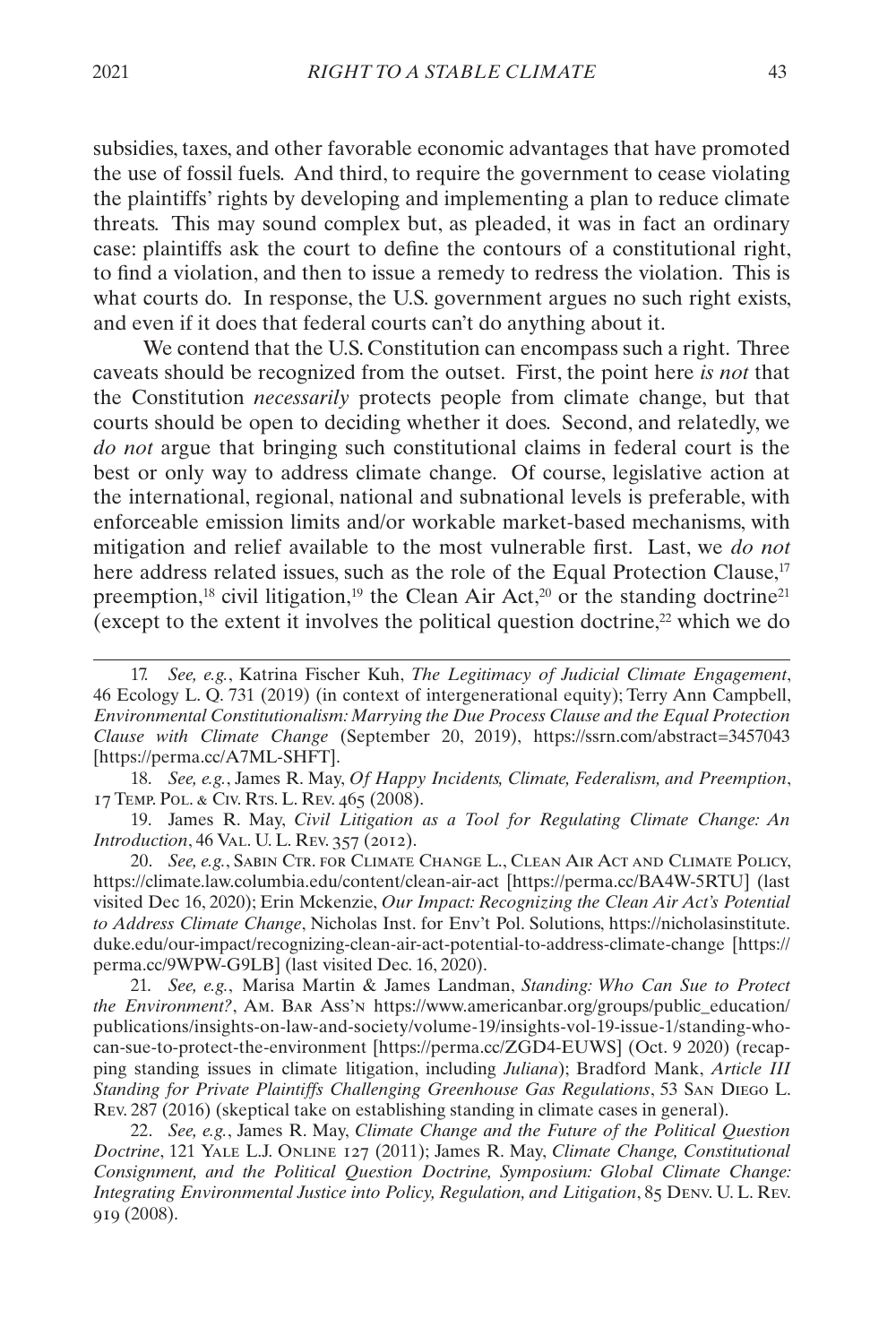<span id="page-6-0"></span>address), in the climate context. The argument here is simply that once a court has found that a constitutional claim has been properly put forth, the judicial department should hear it.

The Constitution is relevant to the protection of people's lives and liberties—a position that should be beyond cavil after more than 230 years of our constitutional experiment. And the federal judiciary is the body that, in our constitutional system, is best suited to hold accountable government actors when they imperil the constitutional rights of the people. Moreover, the Constitution does not have a climate change, or even an environmental, exception, any more than it has a Covid-19 exception.23 Hence, we inquire as to whether the United States Constitution can encompass a right to a stable climate. We believe it can (and should) for three reasons addressed in the Parts that follow. First, federal courts should not shirk their constitutional obligations when presented with novel or controversial claims. Second, a right to a stable climate can be a constitutionally cognizable cause of action under the Due Process Clause because such a right is arguably both deeply rooted in American legal history and essential to ordered liberty. Third, climate claims are justiciable because the political question doctrine does not apply to individual constitutional rights, and even if it does, well-established judicially discoverable and manageable constitutional standards exist to evaluate such claims. As a case in point, we turn to *Juliana v. U.S.* in concluding that the U.S. Constitution can encompass a claim based on a right to a healthy climate and that the federal judiciary should be available to hear it.

### I. Federal Courts have the Authority to Consider Constitutional Claims Involving the Climate

A claim based on a due process right to a stable climate is within judicial cognizance. To determine the constitutional merits of such claims through trial is the core function of the federal judiciary. Federal courts should be permitted to perform their constitutional functions to manage a case "preservative of [other] rights,"<sup>24</sup> including developing a record, issuing rulings, and reaching a decision, as they would in any other constitutional case. The Supreme Court has held that "where the complaint . . . is so drawn as to seek recovery directly under the Constitution . . . the federal court . . . *must* entertain the suit . . . " and that "the court *must* assume jurisdiction to decide whether the allegations state a cause of action on which the court can grant relief, as well as to determine issues of fact arising in the controversy."<sup>25</sup> This follows from the mandatory language of Article III, which establishes that the federal judicial power *shall* extend to all cases or controversies arising under the federal Constitution

<sup>23.</sup> Roman Catholic Diocese of Brooklyn v. Cuomo, No. 20A87 (U.S. 2020).

<sup>24.</sup> *See* Yick Wo v. Hopkins, 118 U.S. 356, 370 (1886).

<sup>25.</sup> Bell v. Hood, 327 U.S. 678, 681–82 (1946) (emphasis added).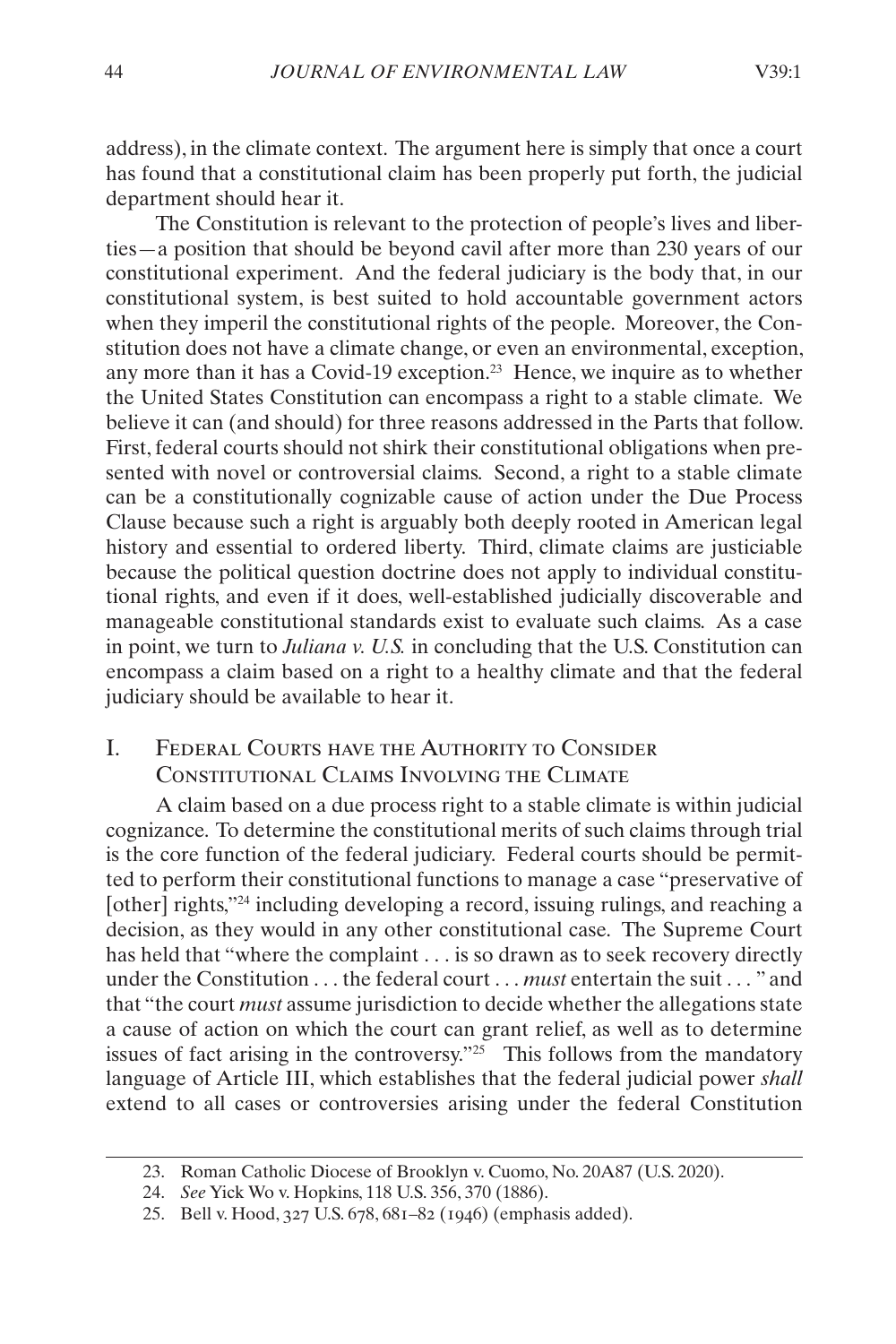(among other things).26 Moreover, a judicial audience is especially necessary where the plaintiffs *have no alternative for redress* for reasons both factual (the government has proven unwilling to curb its appetite for fossil fuels) and legal (plaintiffs are denied the right to vote due to their age). $27$ 

There is little question that federal courts can handle the constitutional claims presented to it under the Due Process clauses. For more than 230 years, they have been deciding constitutional claims. Some of these claims were novel<sup>28</sup>; some asked the courts to extend the understanding of an established constitutional principle29; some asked the courts to apply constitutional rights to new situations $30$  or to recognize for the values which, though not express, have always undergirded our constitutional system<sup>31</sup>; and some asked the courts to harmonize U.S. law with the law in other democratic countries.32 Courts have resolved even the most contentious and profound questions, including the constitutionality of slavery33 and the constitutionality of discrimination and affirmative action in a series of cases spanning more than 50 years. $34$  In all of these cases, regardless of the novelty of the claims, the complexity of the issues, the importance of the case, or the social or political implications of the judicial determination, lower courts were able to make an independent judgment of the claims, and any errors were engaged by federal courts of appeal and/ or the Supreme Court. Regardless of the final outcome, litigants had their day in court.

That a right to a stable climate is novel or controversial makes it all the more amenable to judicial resolution. The Constitution protects what is of fundamental importance and what cannot be relegated to protection in the political branches alone. A stable climate system satisfies both of these and does so, arguably more than anything else in history. Protection against the degradation of the environment is precisely the kind of problem that the political branches are *least* likely to be able to protect: it requires long-term thinking

30. *E.g.*, Seminole Tribe of Fla. v. Florida, 517 U.S. 44, 47 (1996) (whether state sovereignty limited federal power); Moore v. City of East Cleveland, 431 U.S. 494, 499–500 (1977) (whether liberty protections extended to non-nuclear family structures).

<sup>26.</sup> U.S. Const. art. III, § 2.

<sup>27.</sup> See U.S. Const. amend. XXVI.

<sup>28.</sup> *See, e.g.*, McCulloch v. Maryland, 17 U.S. (4 Wheat.) 316, 322 (1819) (whether Congress had the power to charter a bank).

<sup>29.</sup> *See, e.g.*, Rochin v California, 342 U.S. 165, 172 (1952) (whether entry into a home and pumping stomach violated liberty interest); Griswold v. Connecticut, 381 U.S. 479, 485 (1965) (whether a prohibition on the distribution and use of contraceptives violated liberty interest).

<sup>31.</sup> *E.g.*, Washington v. Glucksberg, 521 U.S. 702, 734–35 (1997), Roper v. Simmons, 543 U.S. 551, 575 (2005) (holding the death penalty unconstitutional for youths).

<sup>32.</sup> Prigg v. Pennsylvania, 41 U.S. (16 Pet.) 539, 542 (1842).

<sup>33.</sup> *E.g.*, Cooper v. Aaron, 358 U.S. 1 (1958); Grutter v. Bollinger, 539 U.S. 306 (2003).

<sup>34.</sup> *E.g.*, Brown v. Bd. of Educ., 347 U.S. 483 (1954).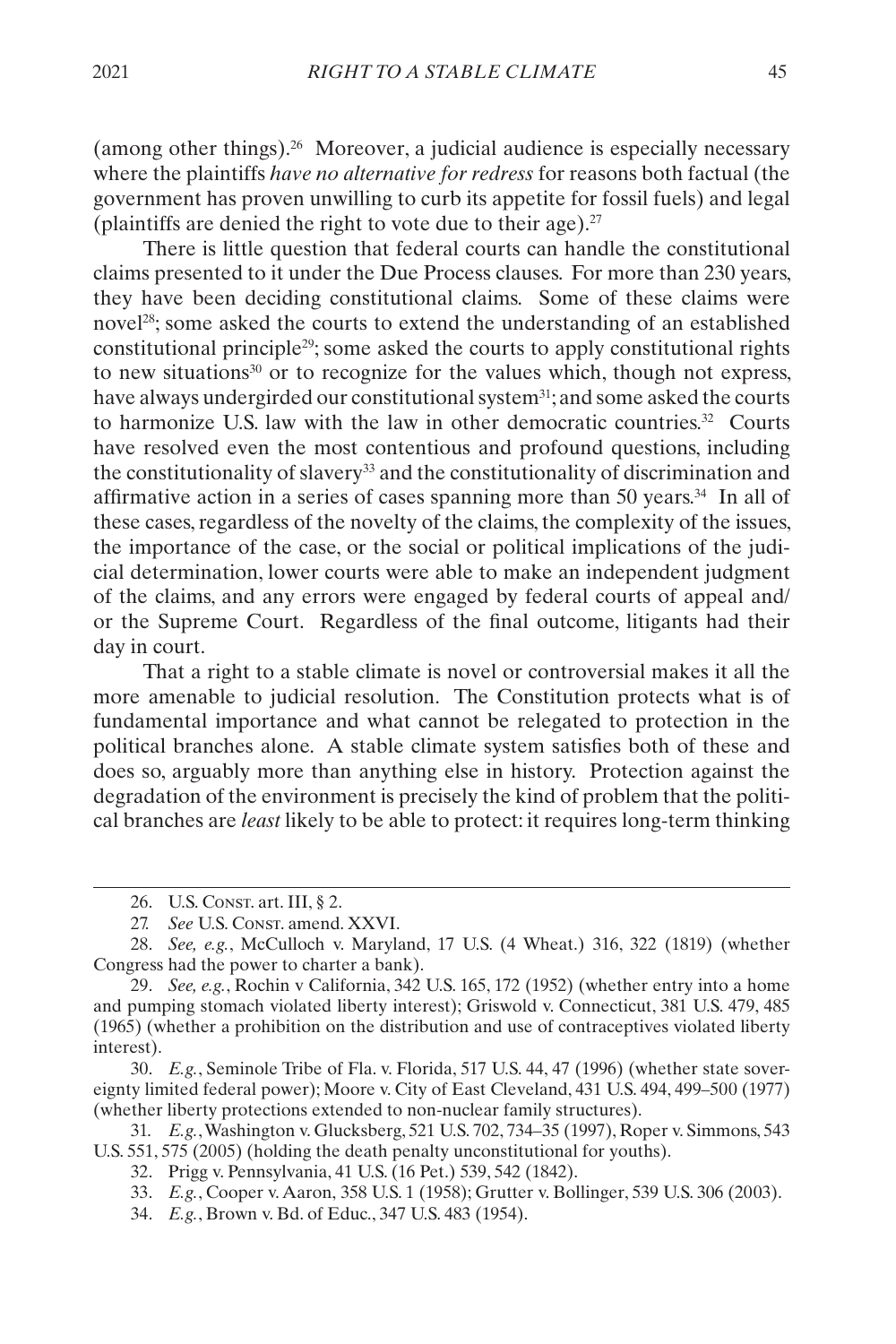for the benefit of those who have no political voice, including children and future generations.

Resistance to judicial engagement rests on two fundamental errors. First, it makes the profoundly misplaced argument that it is clearly erroneous for federal courts to consider tough cases involving the government. Second, it ignores the core federal judicial function of holding a trial to determine the meaning of a constitutionally protected fundamental right. Simply, disappointed parties have at their disposal the same rights, defenses and ability for appeal as they would in other constitutional cases.

Separation of powers considerations should not be a bar to judicial engagement of cases alleging a constitutional right to a stable climate just because these are cases of first impression. Every case involves a controversy, and many of them tough. That is what makes it a "case or controversy." Every federal case involving the federal government implicates separation of powers. That is why powers are separated. Federal courts should be permitted to perform their constitutional functions under our tripartite system to adjudicate cases raising constitutional rights, develop a record, issue rulings, and reach a decision, even in cases that raise factual issues the framers might not even have dimly foreseen:

The nature of injustice is that we may not always see it in our own times. The generations that wrote and ratified the Bill of Rights and the Fourteenth Amendment did not presume to know the extent of freedom in all of its dimensions, and so they entrusted to future generations a charter protecting the right of all persons to enjoy liberty as we learn its meaning. When new insight reveals discord between the Constitution's central protections and a received legal stricture, a claim to liberty must be addressed.<sup>35</sup>

Nor is it a jurisdictional bar when a claim concerns important questions that are essential to our system of ordered liberty—that is, to the various crises of human affairs. Rather, to determine the constitutional merits of such claims is the core function of the federal judiciary. Through the ages, federal courts have been the locus for resolving even the most contentious and profound questions: slavery in *Pennsylvania v. Prigg*, 36 presidential authority in *Youngstown Sheet & Tube Co. v. Sawyer*, 37 segregation in *Cooper v. Aaron*, 38 affirmative action in *Grutter v. Bollinger*, 39 immigration in *Department of Homeland Security v. Regents of California*, 40 health care in *Sebelius v. NFIB*<sup>41</sup> and elections in *Bush v. Gore*<sup>42</sup> In the due process context in particu-

- 39. 539 U.S. 306 (2003).
- 40. 140 S. Ct. 1891 (2020).
- 41. 567 U.S. 519 (2012).
- 42. 531 U.S. 98 (2000).

<sup>35.</sup> Obergefell v. Hodges, 135 S. Ct. 2598 (2015).

<sup>36.</sup> 41 U.S. 539 (1842).

<sup>37.</sup> 343 U.S. 579 (1952).

<sup>38.</sup> 358 U.S. 1 (1958).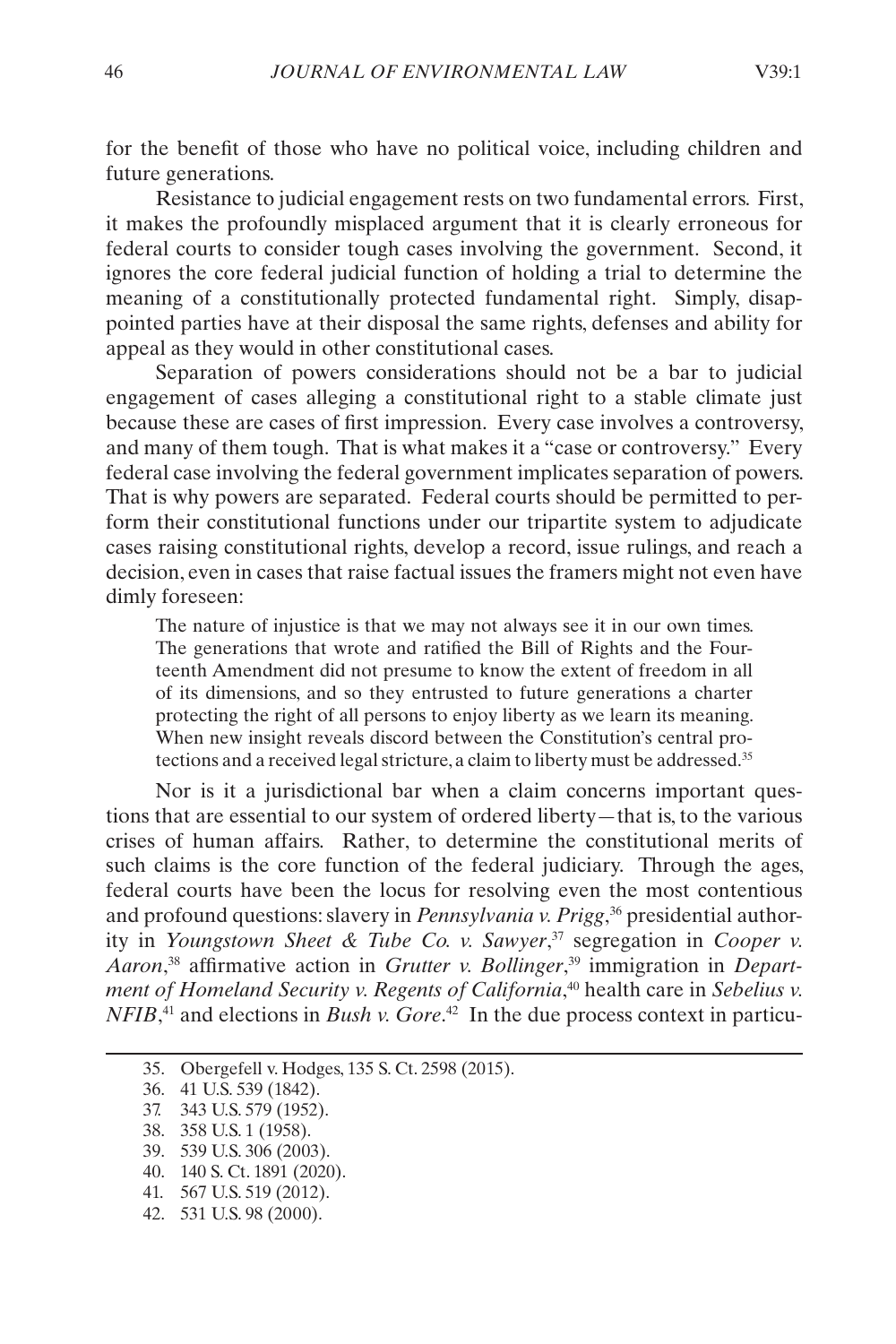lar federal courts have not demurred from deciding cases that raise profound and complex questions of policy: nationalism in *Meyer v. Nebraska*, 43 reproductive rights in *Griswold v. Connecticut*, 44 the nature of family in *Moore v. City of East Cleveland*, 45 marriage equality in *Obergefell v. Hodges*, 46 and even the war on terror in *Boumediene v. Bush*. 47 Providing a forum to hear a constitutional claim does not mean that the plaintiffs prevail but only that they have their day in court. Whether a constitutional right partakes of global phenomena or implicates sensitive political matters is irrelevant to a federal court's authority to hear a well-pleaded claim.

The climate context of this case makes it all the more amenable to judicial resolution. Government action can and does impact the stability of the climate system and the ability of American citizens to own property along the shoreline for fishing and farming, to exercise all their other rights, and indeed to live full and free lives from a young age onward. Federal courts can apply well-entrenched constitutional principles to determine the limits of governmental power to infringe on these liberty interests.

Rather than violating separation of powers, the federal judicial department's assertion of jurisdiction over substantive due process claims implicates the core function of the federal courts in our system of separation of powers: to determine the meaning and scope of constitutionally protected fundamental rights. This is, essentially, the power to say what the law is, a power that has been allocated to the federal judicial department since *Marbury v. Madison* and repeated ever since Chief Justice John Marshall's determination that it is "emphatically the province and duty of the judicial department to say what the law is,"48 such as in *Cooper v. Aaron*, in which the Court "declared the basic principle that the federal judiciary is supreme in the exposition of the law of the Constitution, and that principle has ever since been respected by this Court and the Country as a permanent and indispensable feature of our constitutional system."49

To place the question before the federal courts is not to remove it from the political sphere. As the *Obergefell* court reminded us in the context of marriage, "changed understandings of marriage are characteristic of a Nation where new dimensions of freedom become apparent to new generations, often through perspectives that begin in pleas or protests and then are considered in the political sphere and the judicial process."50 In our constitutional democracy, policies are shaped within the limits of the Constitution. The question

<sup>43.</sup> 262 U.S. 390 (1923).

<sup>44.</sup> 381 U.S. 479 (1965).

<sup>45.</sup> 431 U.S. 494 (1977).

<sup>46.</sup> 135 S. Ct. 2584 (2015).

<sup>47.</sup> 553 U.S. 723 (2008).

<sup>48.</sup> 5 U.S. 137 (1803).

<sup>49.</sup> Cooper v. Aaron, 358 U.S. 18 (1958) (citing *Marbury*, 5 U.S. at 177).

<sup>50.</sup> 135 S. Ct. at 2596 (2015).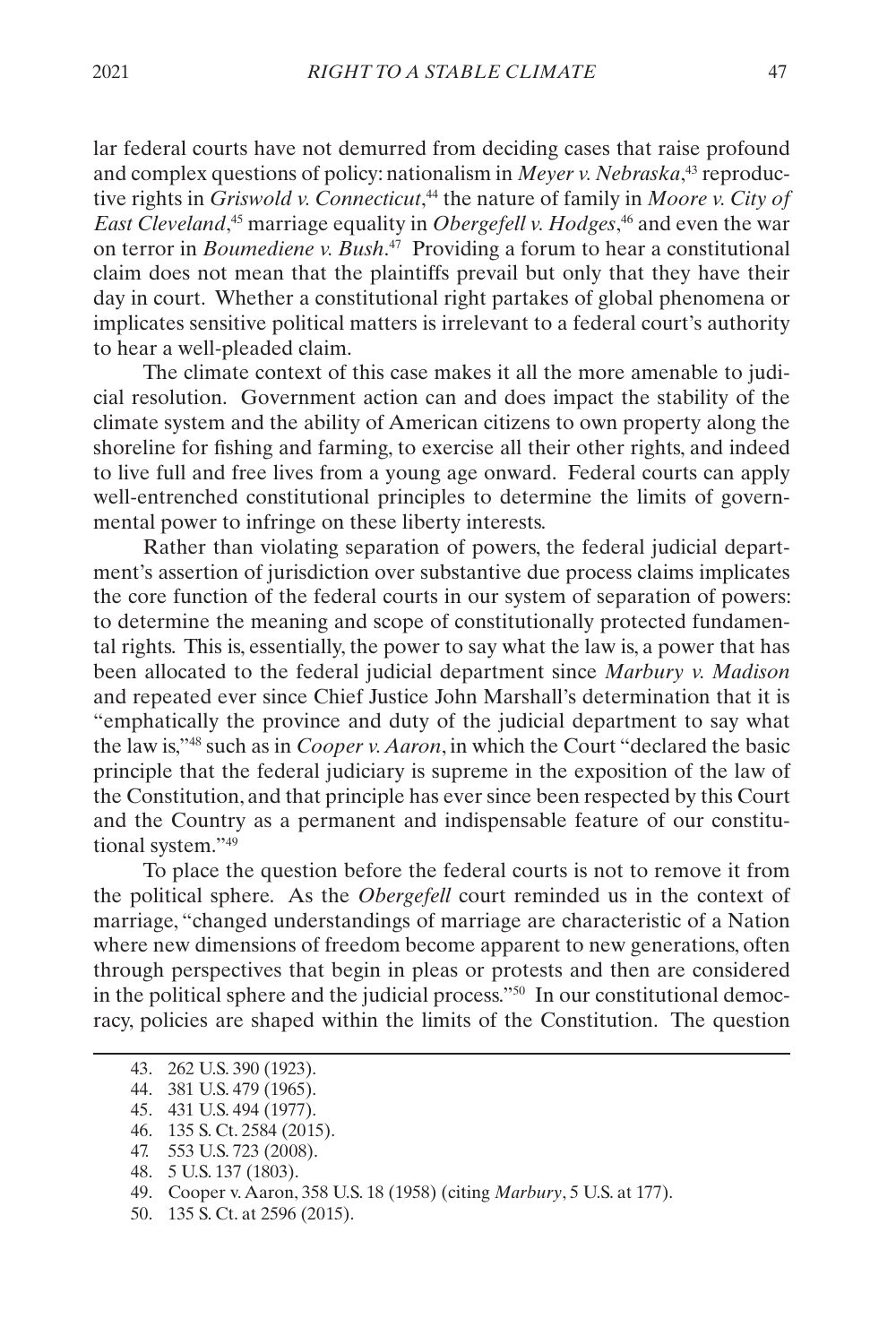<span id="page-10-0"></span>before federal courts concerns not the wisdom of polices but their compliance with constitutional rights. That is fundamentally a judicial question, a "claim to liberty [that] must be addressed."51

The Court has so held even in the most controversial domains of public life. In a case involving New York's prohibition of religious gatherings to stem the spike of Covid-19 cases, the Court acknowledged that "[m]embers of this Court are not public health experts, and we should respect the judgment of those with special expertise and responsibility in this area. But "even in a pandemic," the *per curiam* opinion said, "the Constitution cannot be put away and forgotten. The restrictions at issue here . . . strike at the very heart of the First Amendment's guarantee of religious liberty. Before allowing this to occur, we have a duty to conduct a serious measure."52 In that case, the Court struck down a state measure designed to promote public health; in this case, the judiciary is asked to review the constitutionality of measures that have imperiled public health and the health of the individual plaintiffs.

In a case involving the power of the executive to fight the so-called war on terror, the Supreme Court also rejected a similar claim of political branch authority "to govern without legal constraint." In a brief but firm paragraph in *Boumediene v. Bush* the Court wrote: "Even when the United States acts outside its borders, its powers are not absolute and unlimited but are subject to such restrictions as are expressed in the Constitution . . . [t]o hold the political branches have the power to switch the Constitution on or off at will . . . would permit a striking anomaly in our tripartite system of government, leading to a regime in which Congress and the President, not this Court, say what the law is."53 Indeed, it would be an unprecedented abdication of the role of the federal courts to cede its role of interpreting the law to a coordinate branch. Such an abdication of the role of the court to say what the law is would undermine the separation of powers on which the rule of law depends and breach the duty of the court to fulfill its constitutional role. It would allow the executive to hold itself immune from judicial scrutiny despite violating due process rights of its citizens—a result profoundly inconsistent with the constitutional design. Climate change does not justify departing from these principles.

### II. The Due Process Clause Can Encompass a Right to a Stable CLIMATE

The Due Process Clauses of the Fifth and Fourteenth Amendments of the United States Constitution can encompass a right to a stable climate. As applied to federal action, it provides: "No person shall be . . . deprived of life, liberty or property, without due process of law,"<sup>54</sup> and as to state action, "nor

<sup>51.</sup> *Obergefell*, 135 S. Ct. at 2598.

<sup>52.</sup> Roman Catholic Diocese of Brooklyn v. Cuomo, No. 20A87 (U.S. 2020).

<sup>53.</sup> 553 U.S. 723, 765 (2008) (internal quotations omitted).

<sup>54.</sup> U.S. Const. amend. V.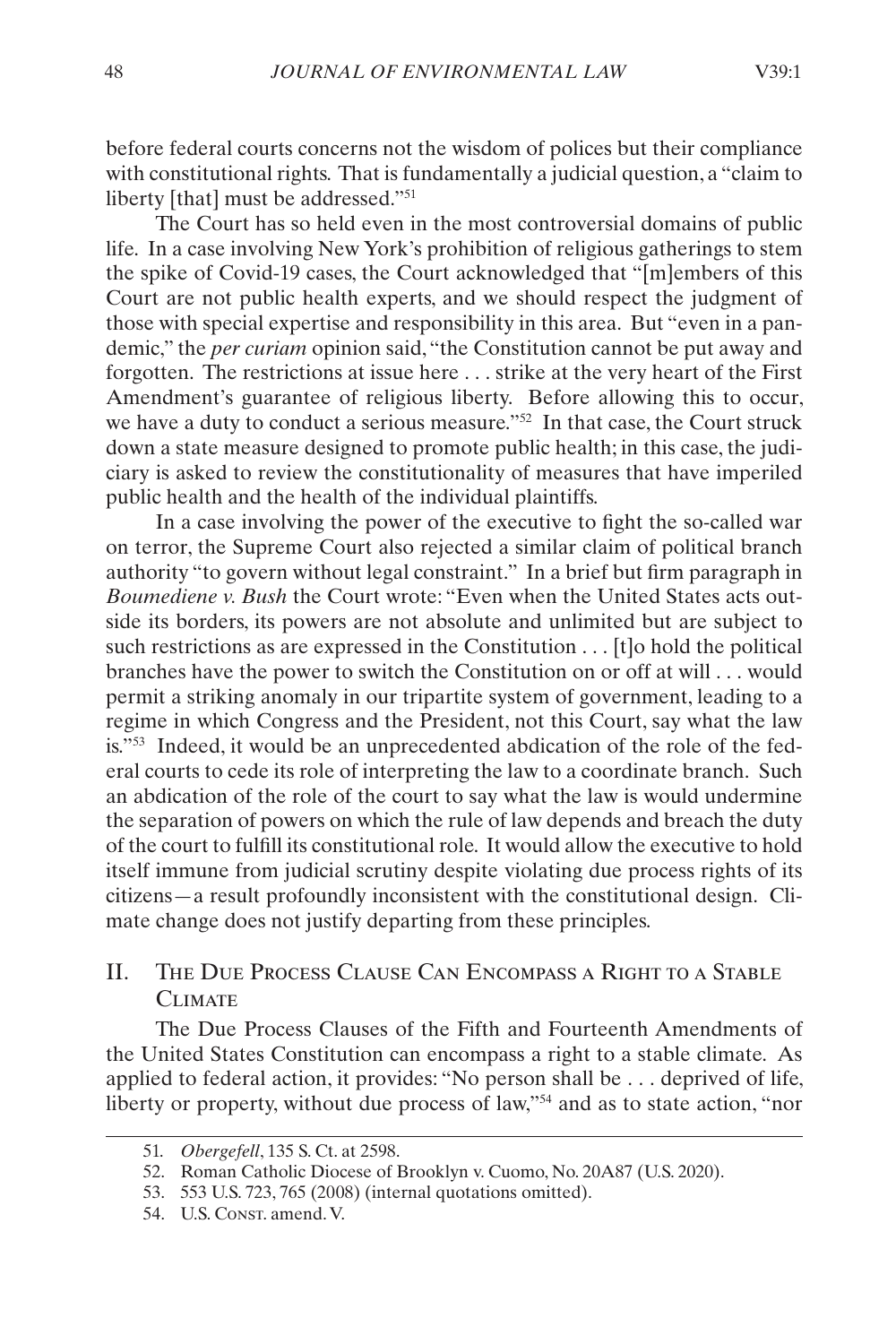<span id="page-11-0"></span>shall any State deprive any person of life, liberty or property, without due process of law."55 How can this seemingly simple phrasing reach something as stark as the climate crisis?

Landmark decisions from almost every decade of the last one hundred years establish and reaffirm that, in addition to incorporating most of the enumerated rights, the liberty clauses of the Fifth and Fourteenth Amendments protects rights that the Constitution's drafters did not enumerate. These include rights to direct the education and upbringing of one's children,<sup>56</sup> as well as to procreation,<sup>57</sup> bodily integrity,<sup>58</sup> contraception,<sup>59</sup> abortion,<sup>60</sup> sexual intimacy,  $61$  family,  $62$  marriage,  $63$  and possession of weapons,  $64$  and against grossly excessive punitive damages.<sup>65</sup> Moreover, the Court's liberty jurisprudence shows special concern for children.<sup>66</sup>

The Supreme Court has always understood that history and traditions are relevant to how it interprets the Due Process Clause. For decades, it has recognized fundamental rights under the Due Process Clause as those that are (1) deeply rooted in American history and tradition or (2) essential to ordered liberty.<sup>67</sup> We posit that a right to a stable climate is arguably both deeply rooted in our nation's history and tradition and implicit in the concept of ordered liberty.

#### A. *The Right to a Stable Climate is Deeply Rooted in the Nation's History*

A stable climate is no less a liberty interest protected the Due Process Clauses than privacy, $68$  family, child protection, $69$  and other recognized fundamental rights. As the district court in *Juliana* correctly reasoned, a right to a stable climate is deeply rooted in the longstanding recognition that the

59. Griswold v. Connecticut, 381 U.S. 479, 485–86 (1965).

- 61. Lawrence v. Texas, 539 U.S. 558, 578 (2003).
- 62. Moore v. City of East Cleveland, 431 U.S. 494 (1977).
- 63. Loving v. Virginia, 388 U.S. 1, 12 (1967).
- 64. McDonald v. City of Chicago, 561 U.S. 742 (2010).
- 65. BMW of N. Am., Inc. v. Gore, 517 U.S. 559 (1996).

- 68. Griswold v. Connecticut, 81 U.S. 479 (1965).
- 69. Meyer v. Nebraska, 262 U.S. 390 (1923).

<sup>55.</sup> U.S. CONST. amend. XIV.

<sup>56.</sup> Pierce v. Soc'y of Sisters, 268 U.S. 510, 534–35 (1925); Meyer v. Nebraska, 262 U.S. 390, 400 (1923).

<sup>57.</sup> Skinner v. Oklahoma *ex rel.* Williamson, 316 U.S. 535 (1942).

<sup>58.</sup> Rochin v. California, 342 U.S. 165, 172–73 (1952).

<sup>60.</sup> Planned Parenthood of Se. Pa. v. Casey, 505 U.S. 833 (1992); Roe v. Wade, 410 U.S. 113, 153 (1973).

<sup>66.</sup> Prince v. Massachusetts, 321 U.S. 158, 165 (1944); Troxel v. Granville, 530 U.S. 57 (2000).

<sup>67.</sup> Washington v. Glucksberg, 521 U.S. 702 (1997); McDonald, v. City of Chicago, 561 U.S. at 742, 744 (2010); *see also* Obergefell v. Hodges, 576 U.S. 644, 663–64 135 S. Ct. 2584, 2598–99 (2015) (applying "reasoned judgment" to identify fundamental personal interests).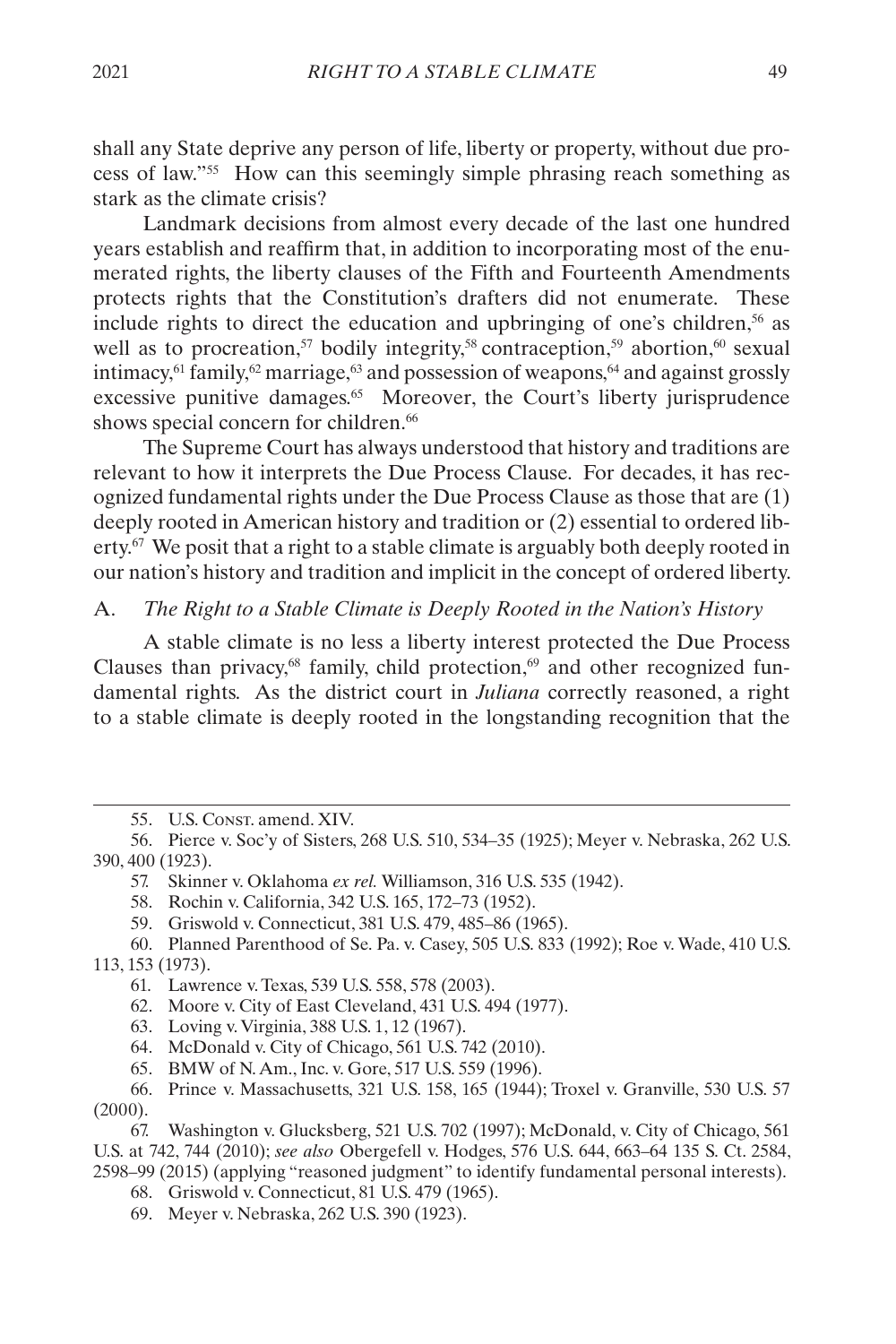government holds resources in public trust both as a matter of common law and as a constitutional imperative.70

Protection of environmental conditions is deeply rooted in Anglo-Saxon law and legal traditions. The public trust doctrine, for example, derives from a historical notion that the sovereign holds certain natural resources and objects of nature in trust for the benefit of current and future generations. In 533, Rome codified the right of public ownership of important natural resources: "The things which are naturally everybody's are: air, flowing water, the sea, and the sea-shore."71

Moreover, the *Magna Carta Libertatum*, where the due process clause finds its earliest roots, drew a direct link between the environment and individual liberties.72 It resulted in the Carta de Foresta (Forest Charter) in 1217. This guaranteed the "liberties of the forest and free customs traditionally had, both within and without the royal forests" and obliged all "to observe the liberties and customs granted in the Forest Charter."73

In addition, English common law continued the public trust tradition: "There are some few things which, notwithstanding the general introduction and continuance of property, must still unavoidably remain in common . . . . Such (among others) are the elements of light, air, and water  $\dots$ <sup>74</sup>. The doctrine was since incorporated into common and statutory laws throughout the United States, amply "rooted in the precept that some resources are so central to the well-being of the community that they must be protected by distinctive, judge-made principles."75 The principle was then incorporated into American constitutional law, including in 1892 by the Supreme Court in *Illinois Central Railroad Company v Illinois*. 76 The government's obligation to hold resources—including the atmosphere—in trust is deeply rooted.

These roots find footing in the due process clauses. The outer boundaries of the due process clauses—no more than any other aspect of the Constitution are not frozen in time. As Justice Frankfurter explained, "[t]o believe that this judicial exercise of judgment could be avoided by freezing 'due process of

<sup>70.</sup> Juliana v. United States, 217 F. Supp. 3d 1224 (D. Or. 2016), *rev'd*, 947 F.3d 1159 (9th Cir. 2020).

<sup>71.</sup> Caesar Flavius Justinian, Roman Code of Justinian, J. Inst. 2.1.1 (J.B. Moyle trans.).

<sup>72.</sup> *See* Nicholas A. Robinson, *The Most Fundamental Right*, The Env't F. 46, 48 (2019) ("These environmental liberties are reserved to all people, forever. These rights exist apart from those enumerated rights in what became America's Bill of Rights.").

<sup>73.</sup> William Blackstone celebrated "these two sacred charters" in his Commentaries, upon which the courts at Westminster (and throughout England) relied heavily. WILLIAM Blackstone, The Charter of the Forest 1765–69 (Clarendon Press at Oxford).

<sup>74.</sup> William Blackstone, Commentaries on the Laws of England in Four Books 311 (1753).

<sup>75.</sup> Charles L. Wilkinson, *The Public Trust Doctrine in Public Land Law*, 14 U.C. Davis L. Rev. 269, 315 (1980).

<sup>76.</sup> 146 U.S. 387 (1892).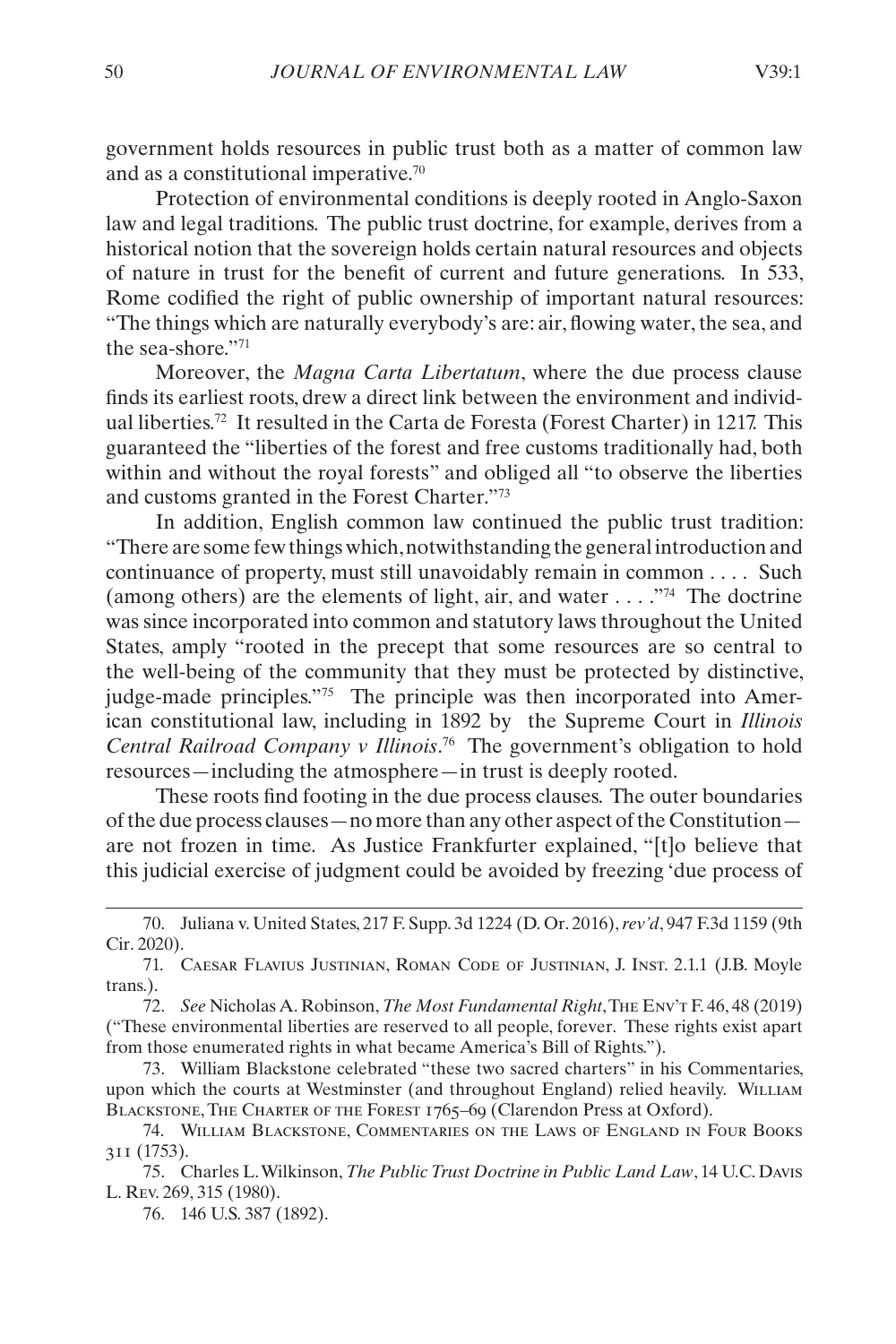law' at some fixed stage of time or thought is to suggest that the most important aspect of constitutional adjudication is a function for inanimate machines and not for judges."77 Rather, for nearly 200 years, the Constitution has been understood to be adaptive: it was, Chief Justice John Marshall said:

[I]ntended to endure for ages to come, and consequently to be adapted to the various crises of human affairs. To have prescribed the means by which Government should, in all future time, execute its powers would have been to change entirely the character of the instrument . . . . It would have been an unwise attempt to provide by immutable rules for exigencies which, if foreseen at all, must have been seen dimly, and which can be best provided for as they occur.78

And, as the second Justice Harlan said, and as others have often repeated:

Due process has not been reduced to any formula; its content cannot be determined by reference to any code. The best that can be said is that through the course of this Court's decisions it has represented the balance which our Nation, built upon postulates of respect for the liberty of the individual, has struck between that liberty and the demands of organized society  $\dots$ . The balance of which I speak is the balance struck by this country, having regard to what history teaches are the traditions from which it developed as well as the traditions from which it broke. That tradition is a living thing.79

The Supreme Court has long treated the Due Process Clause as a living thing. For example, in elucidating "[t]he identification and protection of fundamental rights," *Obergefell* emphasized that courts must "exercise reasoned judgment in identifying interests of the person so fundamental that the State must *accord* them its respect."<sup>80</sup> In exercising such "reasoned judgment," courts should keep in mind that "[h]istory and tradition guide and discipline this inquiry but do not set its outer boundaries."81 This approach allows "future generations [to] protect . . . the right of all persons to enjoy liberty as we learn its meaning."82

Indeed, the Court has shown a capacity to adapt the Constitution to contemporary conditions. It has coupled a willingness to protect modern day interests with the true meaning of the Constitution, even if the eighteenth-century framers could not have foreseen modern social, technological, or environmental conditions. For example, just as the Court can stretch the language of the First Amendment to address speech on the internet and the Fourth Amendment to address surveillance, the Due Process Clauses of the

81. *Id*.

<sup>77.</sup> Rochin v. California, 342 U.S. 165, 171–72 (1952).

<sup>78.</sup> McCulloch v. Maryland, 17 U.S. 316, 415 (1824).

<sup>79.</sup> Poe v. Ullman, 367 U.S. 497 523–24 (1961) (Harlan, J., dissenting).

<sup>80.</sup> Obergefell v. Hodges, 576 U.S. 644, 664 (2015) (quoting *Poe*, 367 U.S. at 542 (Harlan, J., dissenting)).

<sup>82.</sup> *Id*. *See generally*, Kenji Yoshino, *A New Birth of Freedom?: Obergefell v. Hodges*, 129 Harv. L. Rev. 147 (2015).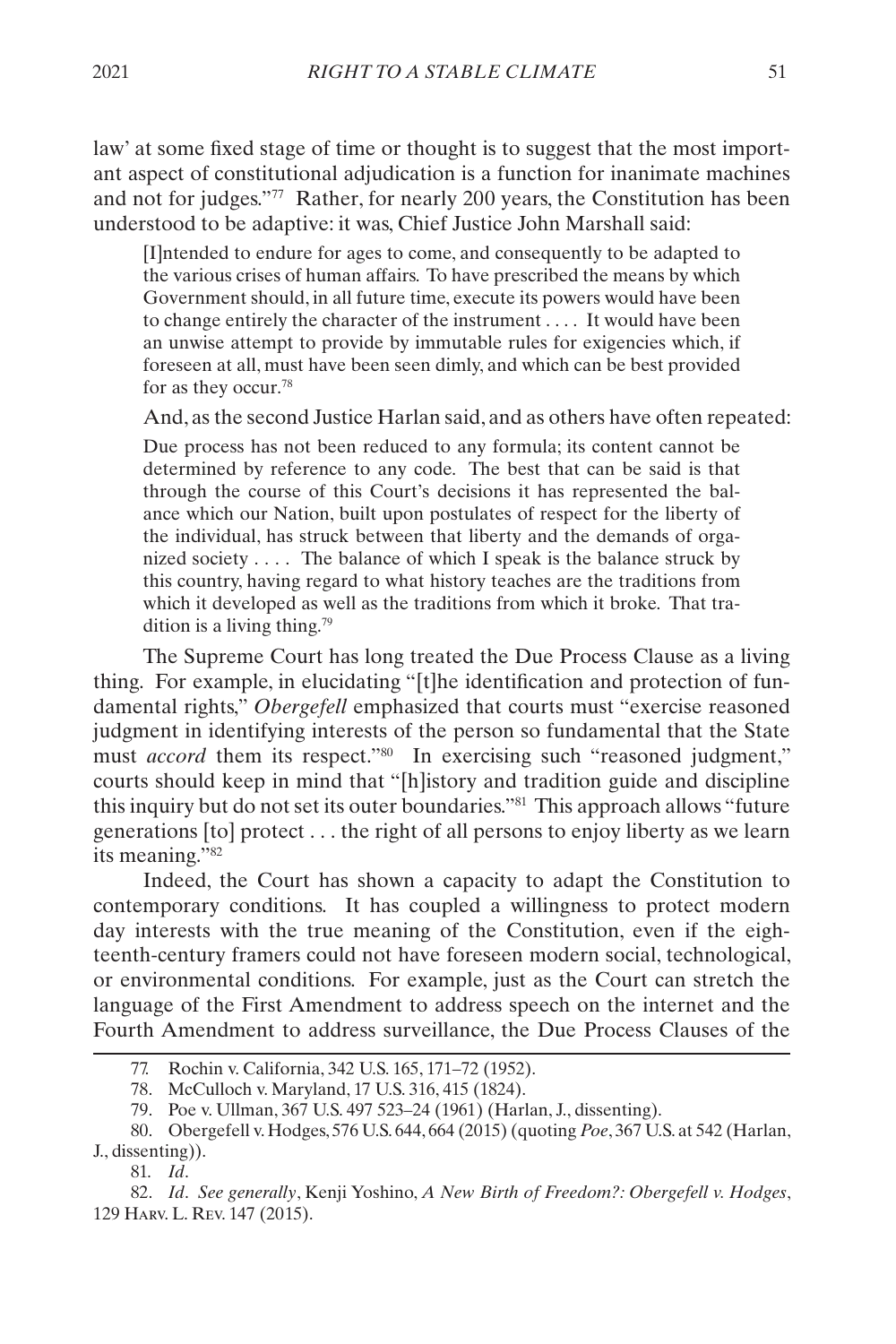Fifth and Fourteenth Amendments can encompass rights beyond the framers' imaginations, such as that to a stable climate.<sup>83</sup>

By contrast, the U.S. government maintains that the unenumerated rights stemming from the Due Process Clause are limited to what rights were recognized at the time of the Court of Westminster.<sup>84</sup> This would freeze rights only to those afforded by the British Empire in the 17th Century—prior to women's suffrage, the Civil War, abolishment of slavery in the United Kingdom, the ratification of the Constitution, and even the American Revolution. Yet, there is no basis for freezing federal court jurisdiction to a time before the existence of federal courts, not to mention what was in the Court at Westminster. Simply, it is hard to see how the judicial power of the Courts at Westminster should hold any sway as a matter of *American constitutional* law, given that (1) those courts decided cases under *common* law, (2) England lacked (and still lacks) a constitutional document, and (3) its decisions were not final insofar as they could be overturned by the Parliament. The Westminster courts are an irrelevant baseline.

Moreover, the U.S. government misconstrues precedent,<sup>85</sup> including *Vermont Agency of Natural Resources v. United States ex rel. Stevens*, for the proposition that "[t]he [judicial] power can 'come into play only in matters that were the traditional concern of the courts at Westminster' and only in 'cases and controversies of the sort traditionally amenable to, and resolved by, the judicial process.'"86 But the Government omits an edifying portion of the quoted passage that changes its meaning. The full passage is provided here, with the omitted section in italics:

[J]udicial power could 'come into play only in matters that were the traditional concern of the courts at Westminster *and only if they arose in ways*  that to the expert feel of lawyers constituted 'Cases' or 'Controversies'.<sup>87</sup>

84. *See* Respondent-Appellant's Opening Brief, Juliana v. United States, 947 F.3d 1159 (9th Cir. 2020) (No. 18-505), 2019 WL 439256, at \*24 [hereinafter *Government's Brief*] ("[judicial] power can come into play only in matters that were the traditional concern of the courts at Westminster."); *id*. at 25 ("No federal court, nor the courts at Westminster, has ever purported to use the "judicial Power" to perform such a sweeping policy review . . . . "); *id.* at 26 (arguing that the equitable power of federal courts "must be within the traditional scope of equity as historically evolved in the English Court of Chancery.").

85. *Id.* at 24–27.

86. *Id.* at 24 (citing Vt. Agency of Nat. Res. v. U.S. *ex rel.* Stevens, 529 U.S. 765, 774  $(2000)$ ).

87. *Stevens*, 529 U.S. at 774 (quoting Coleman v. Miller, 307 U.S. 433, 460 (1939) (Frankfurter, J., dissenting) (emphasis added).

<sup>83.</sup> *See, e.g.*, Carpenter v. United States, 138 S. Ct. 2206, 2214 (2018) ("We have kept this attention to Founding-era understandings in mind when applying the Fourth Amendment to innovations in surveillance tools."); Kyllo v. United States, 533 U. S. 27, 34 (2001) (finding that the use of a thermal imager to detect heat radiating from the side of the home was a search because any other conclusion would leave homeowners "at the mercy of advancing technology"); Reno v. ACLU, 521 U.S. 844, 885 (1997) (applying the First Amendment to the internet); Bucklew v. Precythe, 139 S. Ct. 1112 (2018) (applying the Eighth Amendment to lethal injection).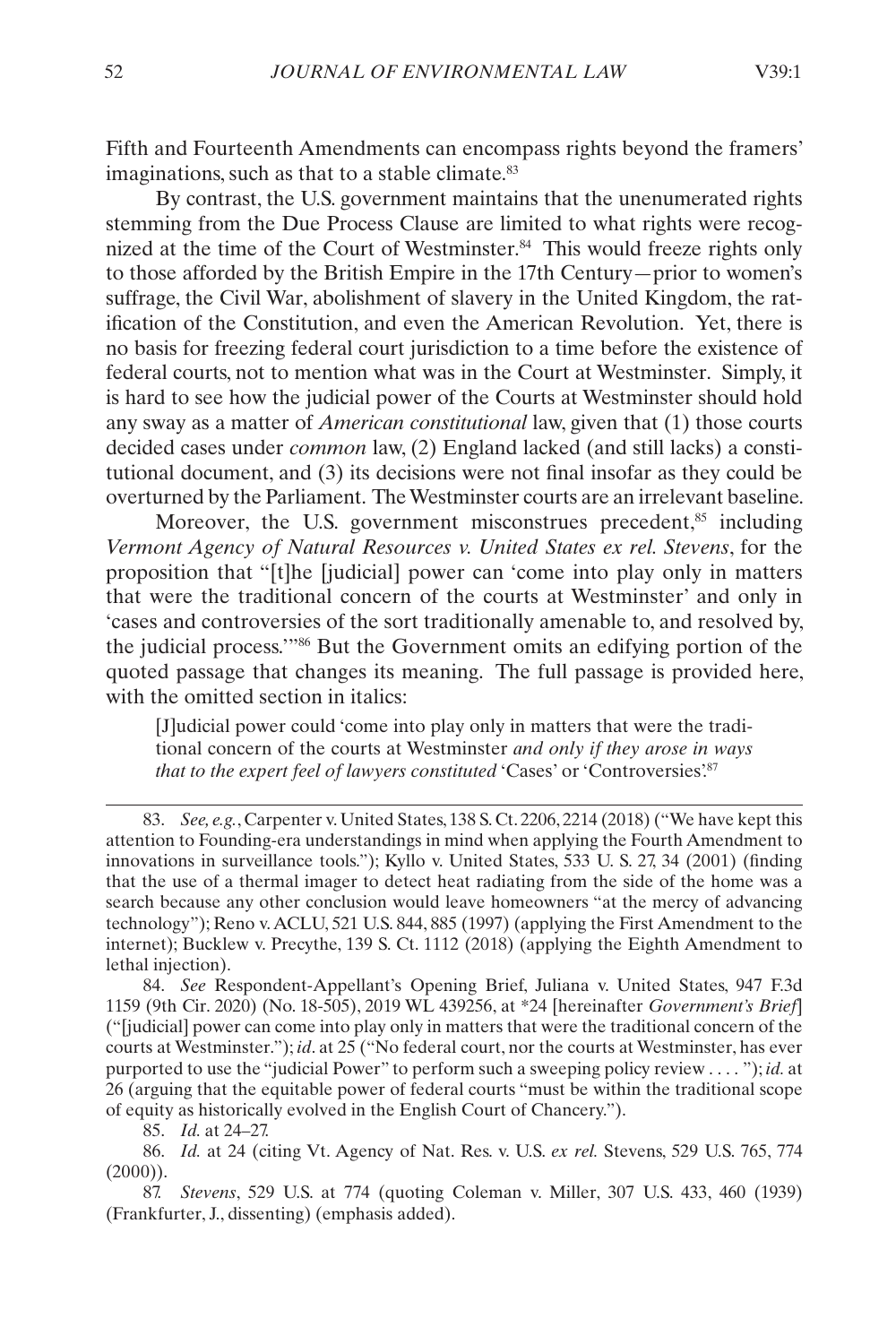<span id="page-15-0"></span>The omitted portion alters the quotation's purported meaning from one about concerns *of courts* to one about concerns of *litigants*. This removes the absolute bar to jurisdiction that those favoring this view would impose on the federal judiciary. Furthermore, the (mis)quoted passage was made by Justice Frankfurter *in dissent* from the majority's finding that plaintiff-state legislators had standing in *Coleman v. Miller*, a 1939 case that supports the well-established principle that federal courts *have a duty to resolve constitutional questions*. 88 Regardless, *Vermont Agency* does not involve a constitutional claim. Thus, reliance on this line of reasoning to significantly restrict the jurisdictional authority of the federal courts is unavailing.

#### B. *A Stable Climate is Essential to Ordered Liberty*

A stable climate is also essential to ordered liberty such that "neither liberty nor justice would exist if [it] were sacrificed."89 As the district court in *Juliana* correctly reasoned, "a stable climate system is quite literally the foundation 'of society, without which there would be neither civilization nor progress."<sup>90</sup> Interests essential to ordered liberty are undoubtedly at stake in this case.

Ordered liberty means more than freedom from bodily restraint. As the Court wrote nearly 100 years ago:

While this Court has not attempted to define with exactness the liberty thus guaranteed, the term has received much consideration and some of the included things have been definitely stated. Without doubt, it denotes not merely freedom from bodily restraint, but also the right of the individual to contract, to engage in any of the common occupations of life, to acquire useful knowledge, to marry, establish a home and bring up children, to worship God according to the dictates of his own conscience, and generally to enjoy those privileges long recognized at common law as essential to the orderly pursuit of happiness by free men.<sup>91</sup>

Furthermore, constitutional 'liberty' is not fixed in time but is instead a rational continuum requiring close examination of governmental justification of deprivation:

[T]he full scope of the liberty guaranteed by the Due Process Clause cannot be found in or limited by the precise terms of the specific guarantees elsewhere provided in the Constitution. This 'liberty' is not a series of isolated points . . . . It is a rational continuum which, broadly speaking, includes a freedom from all substantial arbitrary impositions and purposeless restraints . . . and which also recognizes, what a reasonable and sensitive judgment must, that certain interests require particularly careful scrutiny of the state needs asserted to justify their abridgment.<sup>92</sup>

<sup>88.</sup> 307 U.S. at 460 (Frankfurter, J., dissenting).

<sup>89.</sup> Palko v. Connecticut, 302 U.S. 319, 325–26 (1937).

<sup>90.</sup> Juliana v. United States, 217 F. Supp. 3d 1224, 1250 (D. Or. 2016), *rev'd*, 947 F.3d 1159 (9th Cir. 2020) (quoting *Obergefell*, 135 S. Ct. at 2598).

<sup>91.</sup> Meyer v. Nebraska, 262 U.S. 390, 399 (1923) (citations omitted).

<sup>92.</sup> Planned Parenthood of Se. Pa. v. Casey, 505 U.S. 833, 848–49, (1992) (plurality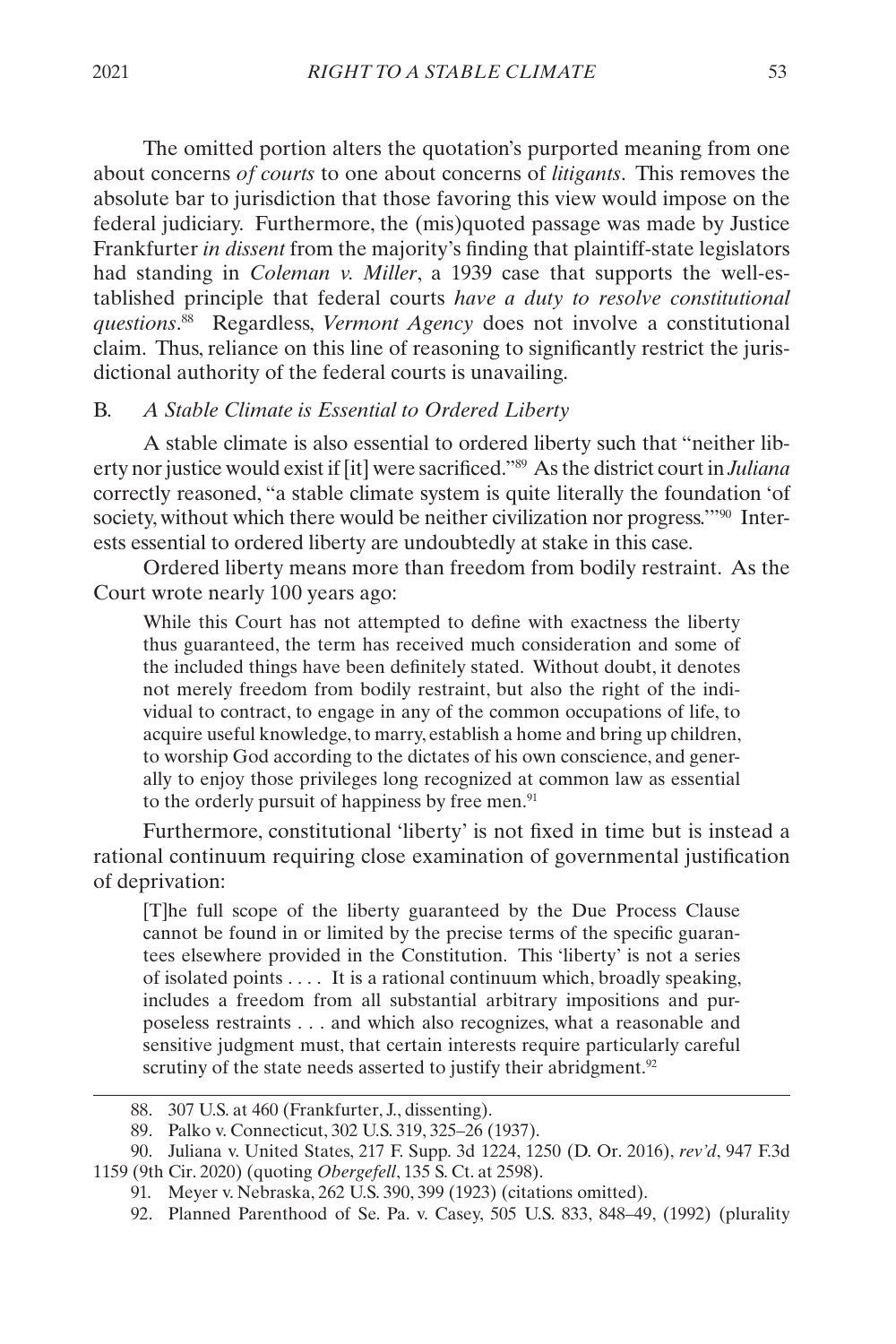<span id="page-16-0"></span>Supreme Court jurisprudence insists that the right to liberty requires close examination of governmental justification of deprivation in a wide range of areas. Ordered liberty cannot exist in an unstable climate, where increasingly severe storms, fires, and floods threaten every American's home, family, and community. An unstable climate system can also adversely affect many profound extensions of liberty, including occupation, education, family, food, shelter, travel, drinking water, residence, and relationships. Thus, the district court in *Juliana* was correct to find that a stable climate is essential to ordered liberty: "I have no doubt that the right to a climate system capable of sustaining human life is fundamental to a free and ordered society."93

#### III. The Right to a Stable Climate is Justiciable

In addition to being within judicial authority and constitutionally cognizable, the right to a stable climate is justiciable. The Due Process Clauses of the United States Constitution can encompass a fundamental right to a climate capable of sustaining human life. However, the federal judiciary has, over time, established several doctrines that would limit their availability to hear their claim. The most significant of these is the political question doctrine, acceptance of which prevents claims from even being heard.

Yet the political question doctrine, by definition, does not apply: if the right exists under the Constitution, it is a legal right, not a political question. The Court has been making this distinction since *Marbury v. Madison*. Second, if the right exists under the Constitution, then the Court can discern and manage the standards by which a violation is to be identified and a remedy to be assessed.

#### A. *Constitutional Rights are Not Political Questions*

While the Constitution does not identify a field of 'political questions' beyond the reach of the federal judiciary, the Supreme Court has concluded that matters that are textually committed to an elected branch of government, or otherwise imprudent for judicial evaluation, are not justiciable.<sup>94</sup> The doctrine's political philosophy is "essentially a function of the separation of powers"95 rooted in Jeffersonian notions of constitutional theory that democracy is best served by having coordinate elected branches resolve political questions rather than politically unaccountable federal judges.<sup>96</sup> The doctrine applies to disable federal courts from reviewing matters when they "ought not enter [the] political thicket."97 Yet the political question doctrine never applies to claims asserting individual rights, including to a stable climate.

opinion) (quoting Poe v. Ullman, 367 U.S. 497, 543 (1961) (Harlan J., dissenting)).

<sup>93.</sup> Juliana v. United States, 217 F. Supp. 3d 1224, 1250 (D. Or. 2016), *rev'd and remanded*, 947 F.3d 1159 (9th Cir. 2020).

<sup>94.</sup> Baker v. Carr, 369 U.S. 186, 198–204 (1962).

<sup>95.</sup> U.S. Dep't of Com. v. Montana, 503 U.S. 442, 456 (quoting *Baker*, 369 U.S. at 217). 96. *See id*.

<sup>97.</sup> Colegrove v. Green, 328 U.S. 549, 556 (1946).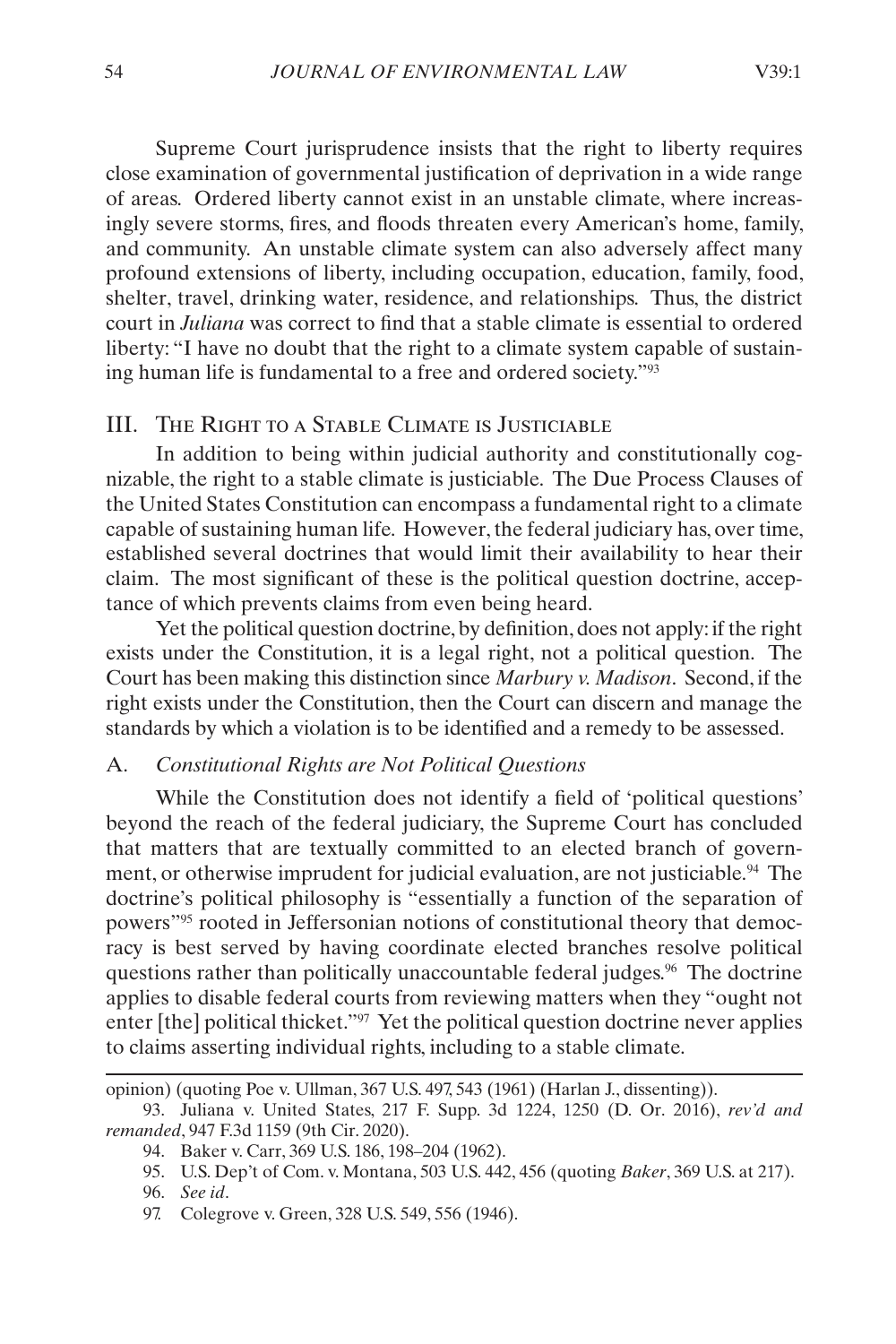In *Marbury v. Madison*, Chief Justice John Marshall wrote that there are "irksome" and "delicate" questions that are inherently political and out of reach to the federal judiciary.98 This anticipated two strands of cases that engender judicial forbearance, and with them, the framework of the political question doctrine: first, cases that are textually committed to an elected branch, and second, cases that as a matter of prudence should be avoided because they are political "in their nature."99

In *Baker v. Carr*, the Supreme Court listed "formulations" to describe when prior cases had found an issue non-justiciable.<sup>100</sup> These "formulations" are relevant to discerning questions committed to coordinate branches of government. Individual rights, by definition, stand outside the political process; they cannot be committed to it. The Supreme Court makes clear in *Baker* that while these formulations help determine "whether some action denominated 'political' exceeds constitutional authority," they are not relevant in determining whether an action violates a *constitutional* right.<sup>101</sup>

None of the Supreme Court's cases that applied the *Baker* formulations have found claims of violations of individual constitutional rights to be non-justiciable.102 To the contrary, the Supreme Court consistently reserved application of the political question doctrine to cases where plaintiffs sought structural changes in political governance or where a political realignment was necessary.<sup>103</sup>

98. 5 U.S. 137 (1803) ("Questions, in their nature political or which are, by the Constitution and laws, submitted to the executive can never be made to this court.").

99. *Id.* at 170.

100. 369 U.S. at 217 (1962).

101. *Id. See, e.g.*, Rebecca L. Brown, *When Political Questions Affect Individual Rights: The Other* Nixon v. United States, Sup. Ct. Rev. 125, 142 (1993) ("to the Baker Court, *Gomillion* was evidence that the political-question doctrine had no place in denying the enforcement of individual rights.") (citing 364 U.S. 339 (1960)); *see also*, Obergefell v. Hodges, 567 U.S. 644, 677 (2015) ("the Nation's courts are open to injured individuals who come to them to vindicate their own direct, personal stake in our basic charter").

102. Nixon v. United States, 506 U.S. 224, 228 (1993) (Impeachment Trial Clause); United States Dep't of Com. v. Montana, 503 U.S. 442, 456 (1992) (Article I); United States v. Munoz-Flores, 495 U.S. 385, 389–90 (1990) (Origination Clause); Davis v. Bandemer, 478 U.S. 109, 121–22 (1986) (Equal Protection Clause); Cty. of Oneida v. Oneida Indian Nation, 470 U.S. 226, 248–50 (1985) (Indian Commerce Clause); INS v. Chadha, 462 U.S. 919, 940–42 (1983) (Article I); Powell v. McCormack, 395 U.S. 486, 518–19 (1969) (Article I).

103. *See, e.g.*, Nixon, 506 U.S. 224 (1993) (Impeachment Trial Clause); Coleman v. Miller, 307 U.S. 433 (1939) (Article V); Ohio *ex rel.* Bryant v. Akron Metro. Park Dist., 281 U.S. 74 (1930) (Guarantee Clause); Massachusetts v. Mellon, 262 U.S. 447 (1923) (Tenth Amendment); Mountain Timber Co. v. Washington, 243 U.S. 219 (1917) (Guarantee Clause); Ohio *ex rel.* Davis v. Hildebrant, 241 U.S. 565 (1916) (same); Kiernan v. City of Portland, 223 U.S. 151 (1912) (same); Pac. States Tel. & Tel. Co. v. Oregon, 223 U.S. 118 (1912) (same); Taylor v. Beckham, 178 U.S. 548 (1900) (Guarantee Clause and Due Process Clause); Georgia v. Stanton, 73 U.S. 50 (1867) (Constitutional challenge to Reconstruction Acts). *See* Erwin CHEMERINSKY, FEDERAL JURISDICTION,  $\S 2.6$  n. 7 (5th ed. 2007) ("If a litigant claims that an individual right has been invaded, the lawsuit by definition does not involve a political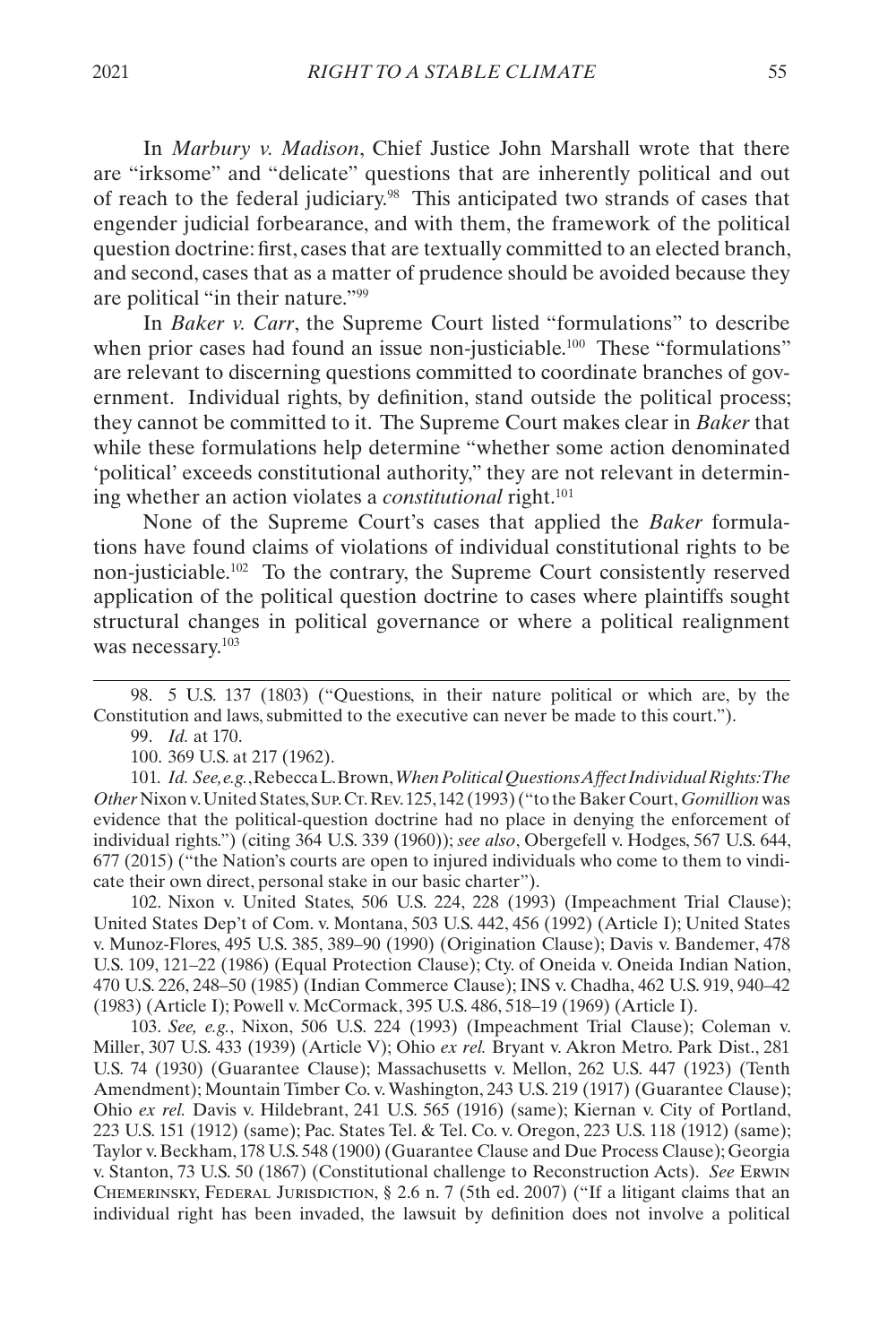<span id="page-18-0"></span>The Supreme Court has only dismissed cases involving individual rights claims when it has found an express textual commitment of the issue to a political branch, such as in the Impeachment Trial Clause or the Guarantee Clause.104 Absent an express textual commitment to a political branch, the Court has never found that the doctrine precludes an individual rights claim, including invoking substantive due process.105 Simply, the political question doctrine does not apply to cases seeking vindication of individual fundamental rights, such as a right to a stable climate.

Moreover, the political question doctrine does not apply to a claim seeking vindication of a constitutional right to a stable climate because such a claim is textually committed for *judicial branch* enforcement. Once a constitutional right is identified, it is the courts' province and duty to define the right's boundaries and to ensure governments do not transgress those limits.106 Simply, the political question doctrine does not eliminate the judicial department's role in protecting the Bill of Rights.107

#### B. *Constitutional Standards are Judicially Discoverable and Manageable*

Even if the political question doctrine were to apply to individual rights claims, climate-based claims are justiciable because applicable constitutional standards exist. The political question doctrine precludes jurisdiction not when

104. *See, e.g.*, Rucho v. Common Cause, 139 S. Ct. 2484, 2506 ("This Court has several times concluded, however, that the Guarantee Clause does not provide the basis for a justiciable claim."); Vieth v. Jubelirer, 541 U.S. 267 (2004) (plurality opinion) (textual commitment to Congress over districting in Article I § 4); Gilligan v. Morgan, 413 U.S. 1 (1973) (textual commitment to Congress over National Guard in Article I, § 8, cl. 16).

105. *See* Michael A. Moorefield, *The Times Are They A-Changin'?: What* Kivalina *Says About the State of Environmental "Political Questions*,*" Native Village of Kivalina v. Exxonmobil Corp.*, 17 Mo. Env't L. & Pol'y Rev. 606, 630 (2010) ("While the Judicial Branch is not in the business of rulemaking, it is in the business of protecting an individual's rights if other branches are not, or are failing to do so"). This includes individual rights claims addressing government actions and inactions contributing to climate change. *See generally*, James R. May, *Climate Change, Constitutional Consignment, and the Political Question Doctrine*, 58 Denv. Univ. L. Rev. 919 (2008); James R. May, AEP *v*. *Connecticut and the Future of the Political Question Doctrine*, 121 Yale L.J. Online 127 (2011).

106. Marbury v. Madison, 5 U.S. 137, 176–77 (1803) ("The distinction between a government with limited and unlimited powers is abolished if those limits do not confine the persons on whom they are imposed, and if acts prohibited and acts allowed are of equal obligation. It is a proposition too plain to be contested that the Constitution controls any legislative act repugnant to it, or that the Legislature may alter the Constitution by an ordinary act").

107. *See* Brown, *supra* note 101, at 137 ("Judges, at least in part, are the protectors in the constitutional scheme of individual rights.").

question") (quoting Howard FINK & MARK TUSHNET, FEDERAL JURISDICTION: POLICY AND Practice 231 (2d ed. 1987)); Brown, *supra* note 101, at 144 ("The Court has tacitly reacted to the conflict between the political-question doctrine and the enforcement of individual rights by not applying the doctrine in a way that would defeat a right—but never for reasons arising out of the doctrine itself").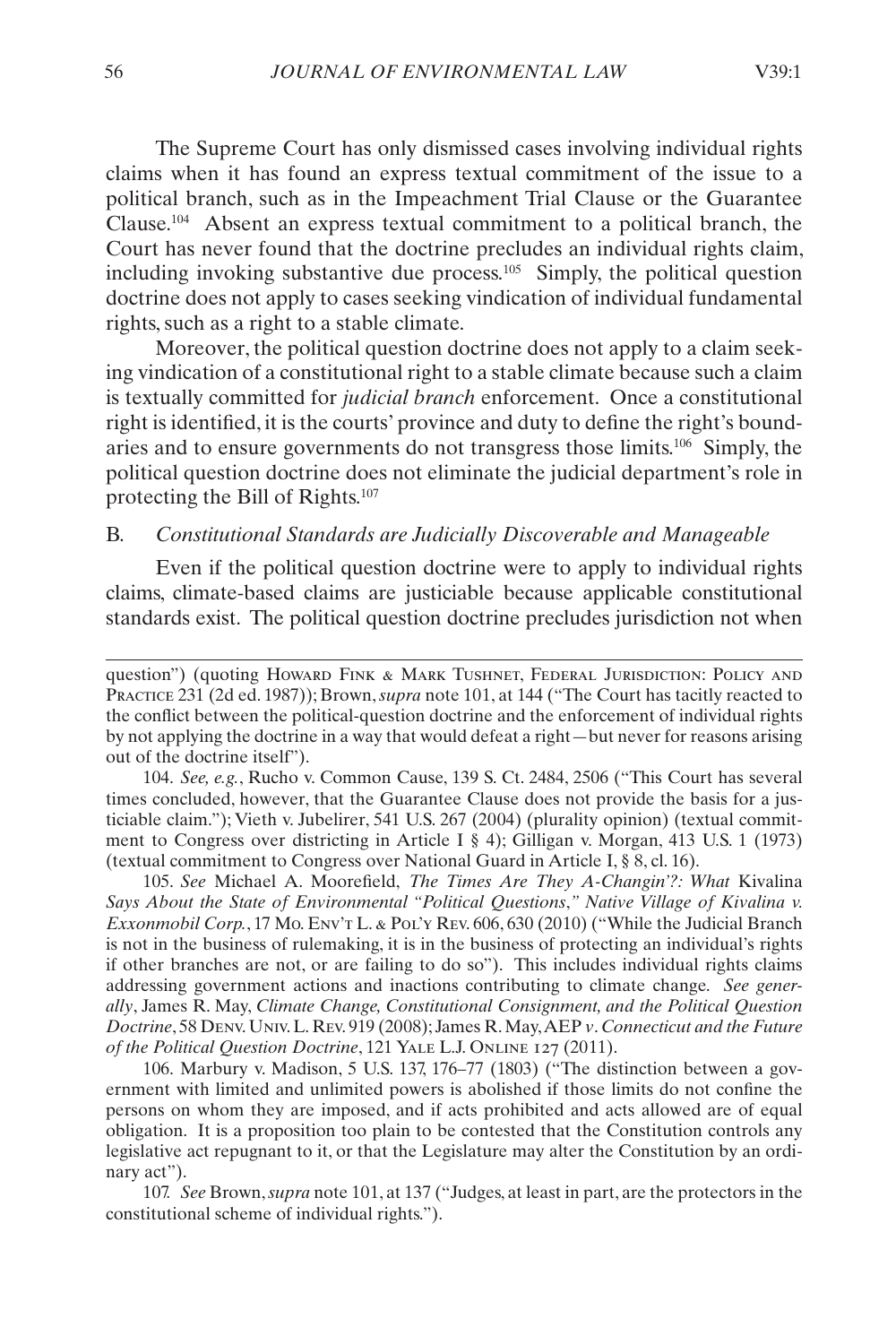the question is novel, but when it is governed by *no standard at all*. For example, in *Vieth*, the plurality held that political gerrymandering claims are non-justiciable, not because they require courts to apply a broad standard like reasonableness, but because courts could not articulate any meaningful standard whatsoever.<sup>108</sup>

The applicable standards are a function of the right or interest at issue, whether strict scrutiny, rational basis, or any other standard the Court has devised in its voluminous rights jurisprudence. Balancing individual liberties against governmental interests, as due process analysis requires courts to do, is a task presumptively appropriate for federal courts. Indeed, in *Baker*, the Court held reapportionment claims to be justiciable because "[j]udicial standards under the Equal Protection Clause are well developed and familiar."109 This is exactly what courts do in cases involving fundamental individual rights.<sup>110</sup>

Here, a legal framework of judicially discoverable and manageable standards exists for evaluating climate-based claims. Under the law of the Ninth Circuit, for instance, "the crux of this inquiry is . . . not whether the case is unmanageable in the sense of being large, complicated, or otherwise difficult to tackle from a logistical standpoint," but rather whether "a legal framework exists by which courts can evaluate . . . claims in a reasoned manner."<sup>111</sup>

The standards requested by the youth plaintiffs are judicially discoverable. Courts regularly engage with complex scientific issues and have established standards for resolving them.112 As Justice Breyer has observed:

The Supreme Court has . . . decided basic questions of human liberty, the resolution of which demanded an understanding of scientific matters . . . . Scientific issues permeate the law . . . [W]e must search for law that reflects an understanding of the relevant underlying science, not for law that frees [defendants] to cause serious harm.<sup>113</sup>

To remedy systemic constitutional violations, courts have overseen remedial plans of much greater complexity, touching on difficult issues of social science, when compared with the hard science involved in climate change.<sup>114</sup>

<sup>108.</sup> *Vieth*, 541 U.S. at 278–90 (plurality opinion); *see also Coleman*, 307 U.S. at 450–54; Goldwater v. Carter, 444 U.S. 996, 1003 (1979) (Rehnquist, J., concurring in the judgment) (concluding that a Senator's challenge to the President's abrogation of a treaty is nonjusticiable, because, while the Constitution sets forth the manner in which the Senate participates in the ratification of treaties, it provides no standards for the Senate's participation in their abrogation).

<sup>109.</sup> Baker v. Carr, 369 U.S. 186, 226 (1962).

<sup>110.</sup> *See, e.g.*, Los Angeles Cty. Bar Ass'n v. Eu, 979 F.2d 697, 702 (9th Cir. 1992) ("Judicial standards for evaluating compliance with the constitutional dictates of due process and equal protection are well developed, although they have not often been applied to these facts").

<sup>111.</sup> Alperin v. Vatican Bank, 410 F.3d 532, 552, 55 (9th Cir. 2005).

<sup>112.</sup> Daubert v. Merrill Dow Pharms., Inc., 509 U.S. 579 (1993).

<sup>113.</sup> Stephen Breyer, *Science in the Courtroom*, Issues in Sci. and Tech., No. 4 52, 53 (Summer 2000).

<sup>114.</sup> Brown v. Bd. of Educ., 347 U.S. at 495; *cf.* Brown v. Plata, 563 U.S. 493, 526 (2011).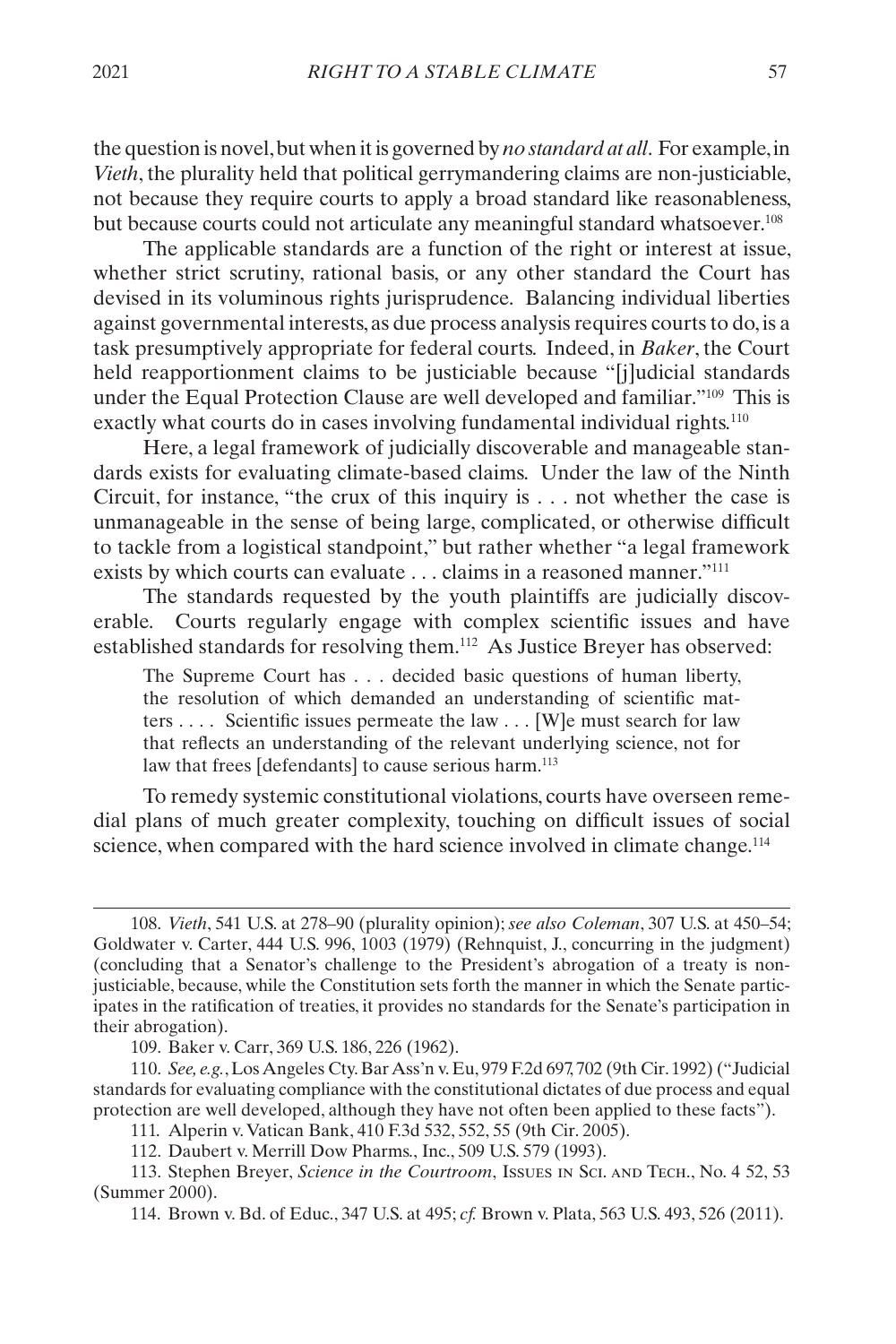<span id="page-20-0"></span>In sum, we conclude that there is a persuasive case to be made that the United States Constitution can encompass a claim asserting a fundamental right to a stable climate because such a right is both deeply rooted in American legal history and essential to ordered liberty. Moreover, the political question doctrine should not bar judicial review of constitutional claims, especially when there are well-established judicially discoverable and manageable constitutional standards. Federal courts should not shirk their constitutional obligations when presented with such claims, even if they are novel or controversial.

#### IV. Case Study: The *Juliana v. U.S.* Case

Called "no ordinary lawsuit,"115 *Juliana v. U.S.* provides a case study of the three points made above. In 2015, Our Children's Trust and Earth Guardians filed a lawsuit on behalf of 21 children against the U.S. government arguing that governmental policies and programs about climate change contravene their constitutional rights to life, liberty, property, equal protection, and public trust resources. Specifically, the plaintiffs claim that: (1) the federal government had authorized, funded, or carried out policies and programs that cause or contribute to an unstable climate system; (2) an unstable climate system diminishes a liberty interest protected by the U.S. Constitution; and therefore (3) the government's actions had violated plaintiffs' constitutional rights.<sup>116</sup> Importantly, plaintiffs here do not allege that the government has an obligation to eliminate changes in the climate, but that it must refrain from actively exacerbating it to the point of injuring the plaintiffs. Nor did the plaintiffs ask the courts to write the policies; they ask, rather, that courts establish the boundaries of the constitutional right and ensure the government takes actions that stay within those boundaries. Properly understood, the plaintiffs ask the federal judiciary to do exactly what courts have done since the beginning of the Republic. Indeed, as the Ninth Circuit majority itself noted, "Absent court intervention, the political branches might conclude—however inappropriately in the plaintiffs' view—that economic or defense considerations called for continuation of the very programs challenged in this suit, or a less robust approach to addressing climate change than the plaintiffs believe is necessary."117 But when these programs violate the youths' constitutionally protected liberty right, federal courts must step in, as the district court held when it initially set the case for trial:

Exercising my reasoned judgment, I have no doubt that a climate system capable of sustaining human life is fundamental to a free and ordered society . . . where a complaint alleges governmental action is affirmatively and substantially damaging the climate system in a way that will cause human deaths, shorten human lifespans, result in widespread damage to property,

<sup>115.</sup> Barry E. Hill *No Ordinary Lawsuit*, 35 Env't F. 27, 30 (2018).

<sup>116.</sup> Amended Complaint, Juliana v. United States, No. 6:15-cv-01517-TC ¶¶ 283–99 (D. Or. Sept. 10, 2015).

<sup>117.</sup> Juliana v. United States, 947 F.3d 1159, 1166 (9th Cir. 2020).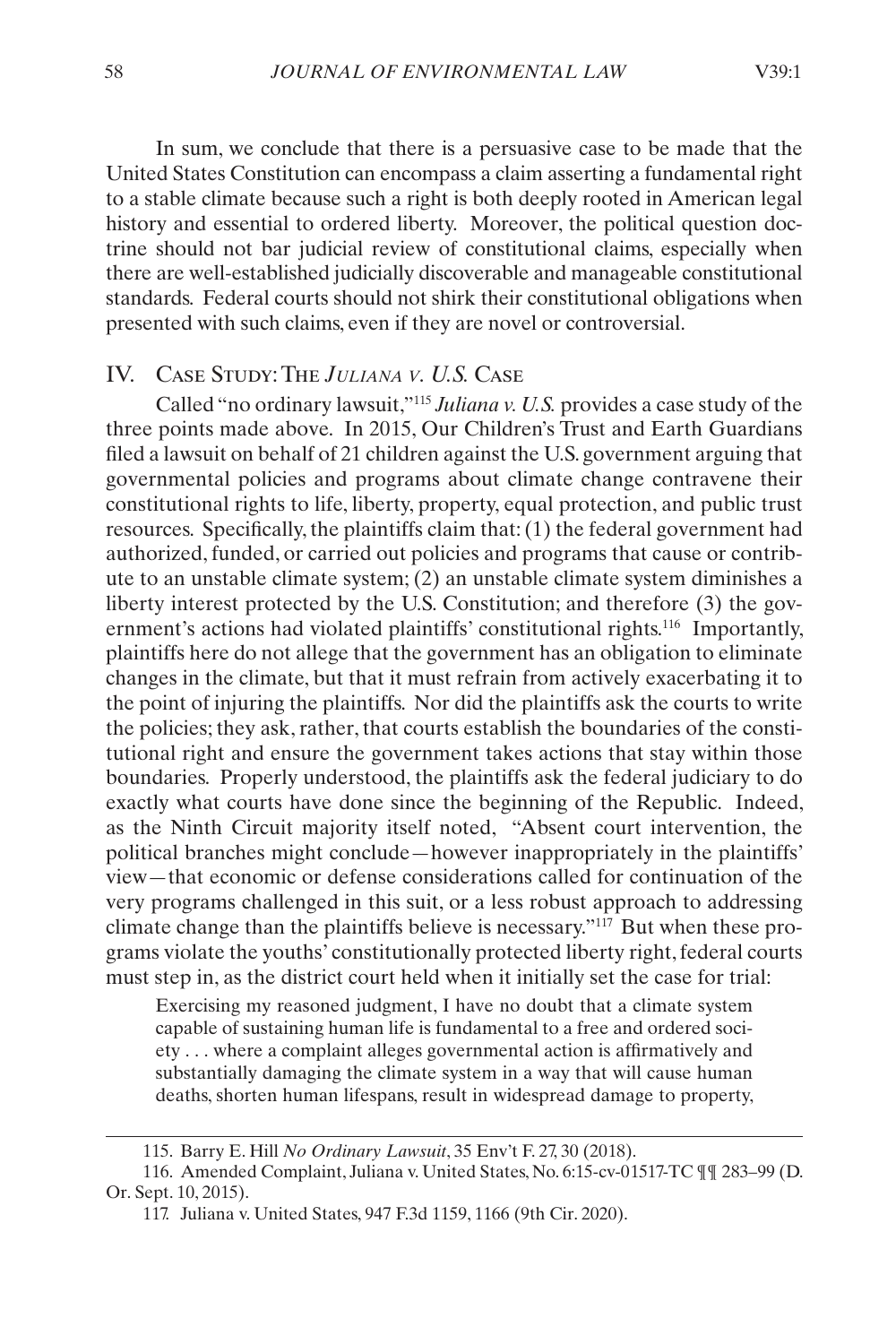threaten human food sources, and dramatically alter the planet's ecosystem, it states a claim for a due process violation.<sup>118</sup>

The trial, however, has still not occurred.

Following two trips to the Supreme Court and three to the Ninth Circuit, several remands, and enough writs and remands in 2017 and 2018 for several seasons of future Civil Procedure final exams, the federal district court certified the case for interlocutory appeal. The Ninth Circuit Court of Appeals granted it and hosted argument in 2017—and following Judge Alex Kozinski's resignation from the court—again in 2019. It issued a decision in 2020.

Nearly every word of the Ninth Circuit's opinion reads as though the plaintiffs prevail. All three members of the panel agreed with the plaintiffs that:

- Climate change is real "and occurring at an increasingly rapid pace"<sup>119</sup>;
- The Globe is experiencing a human-induced ecological "apocalypse"; $^{120}$
- The Government knowingly caused and facilitated emissions of massive amounts of greenhouse gases for decades ("substantial evidentiary record documents that the federal government has long promoted fossil fuel use despite knowing that it can cause catastrophic climate change, and that failure to change existing policy may hasten an environmental apocalypse.");<sup>121</sup>
- The Government's administrative policies and programs promote the use of fossil fuels, threatening the climate ("A significant portion of those emissions occur in this country; the United States accounted for over 25 percent of worldwide emissions from 1850 to 2012, and currently accounts for about 15 percent." $;1<sup>22</sup>$
- The Government *knew* their actions could contribute to "catastrophic climate change, and that failure to change existing policy may hasten an environmental apocalypse";<sup>123</sup>
- The youth plaintiffs pled a constitutionally valid fundamental right; $124$
- The youth plaintiffs have suffered imminent, ongoing, concrete, and particularized injuries ("The plaintiffs' alleged injuries are caused by carbon emissions from fossil fuel production, extraction, and transportation"), $125$  which the Government caused; $126$
- The federal courts could help ("We do not dispute that the . . . relief the plaintiffs seek could well goad the political branches into action");<sup>127</sup>

122. *Id.* at 1169.

- 124. *Id.* at 1171.
- 125. *Id.* at 1169.
- 126. *Id.* at 1167.
- 127. *Id.* at 1175.

<sup>118.</sup> Juliana v. United States, 217 F. Supp. 3d 1224, 1250 (D. Or. 2016), *rev'd*, 947 F.3d 1159 (9th Cir. 2020).

<sup>119.</sup> Juliana v. United States, 947 F.3d 1159, 1166 (9th Cir. 2020).

<sup>120.</sup> *Id.* at 1164.

<sup>121.</sup> *Id.*

<sup>123.</sup> *Id.* at 1164.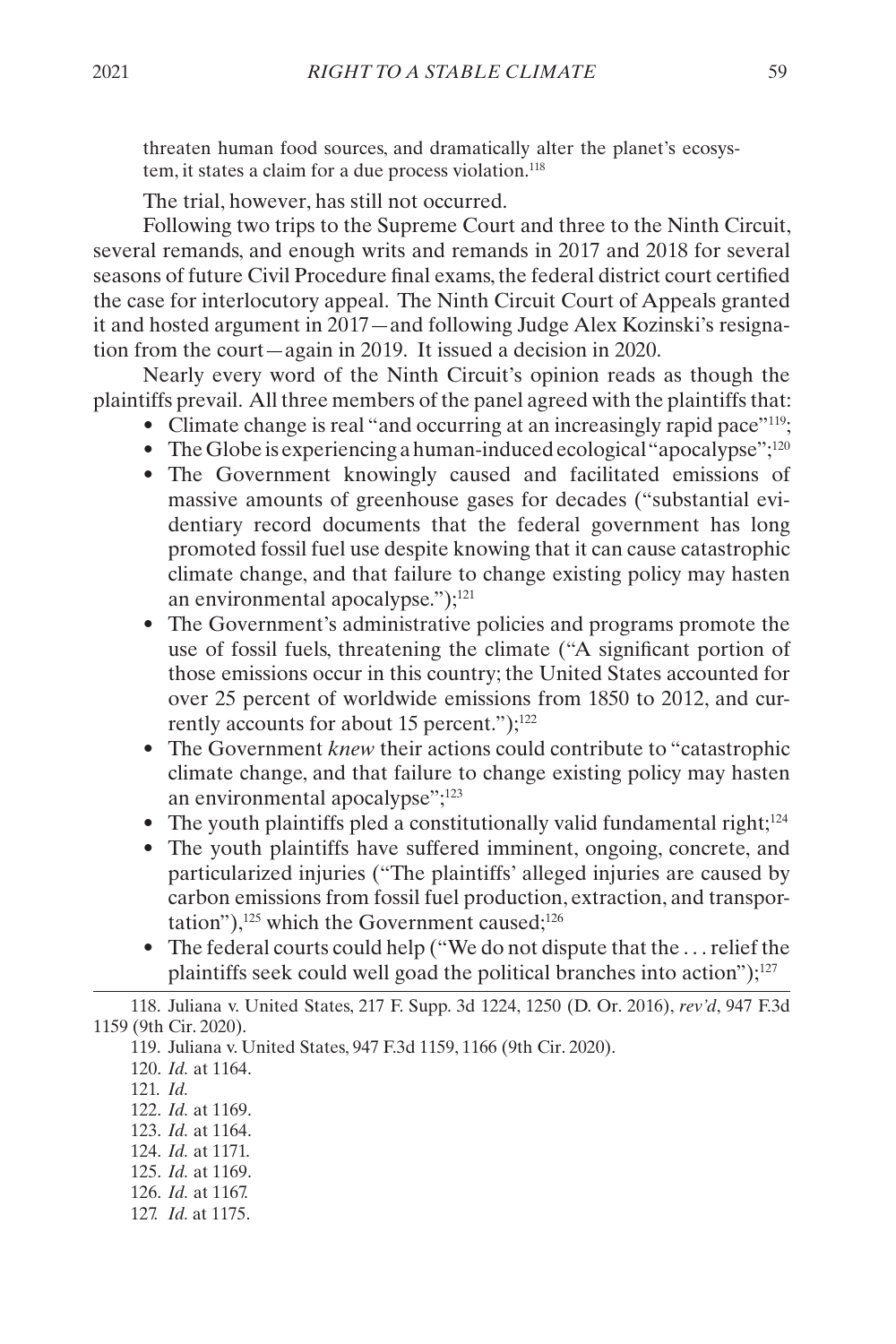- Action is needed ("Absent some action, the destabilizing climate will bury cities, spawn life-threatening natural disasters, and jeopardize critical food and water supplies");128 and
- The youth plaintiffs have pled meritorious claims ("The plaintiffs have made a compelling case that action is needed; it will be increasingly difficult in light of that record for the political branches to deny that climate change is occurring, [and] that the government has had a role in causing it  $\dots$  .");<sup>129</sup>
- The Government had violated plaintiffs' constitutionally protected liberty interest to live in a climate system capable of sustaining human life ("substantial evidentiary record documents that the federal government has long promoted fossil fuel use despite knowing that it can cause catastrophic climate change, and that failure to change existing policy may hasten an environmental apocalypse.");130 and,
- That plaintiffs met their *prima facie* burden of proof that climate change is real, "apocalyptic," and caused in part by actions and inactions of the U.S. government ("The plaintiffs have made a compelling case that action is needed; it will be increasingly difficult in light of that record for the political branches to deny that climate change is occurring, that the government has had a role in causing it, and that our elected officials have a moral responsibility to seek solutions. We do not dispute that the broad judicial relief the plaintiffs seek could well goad the political branches into action.")131

Nonetheless, two judges voted to dismiss the case for lack of standing, finding that plaintiffs' injuries were not "redressable" by the Court because of the lack judicially discoverable and manageable standards."132 The majority therefore opined that any remedy would require judicial action in areas entrusted to the other two branches of the government.<sup>133</sup>

The majority's reasoning sounded in the political question doctrine, finding that federal courts are not in a position to redress the injury ("That the other branches may have abdicated their responsibility to remediate the problem does not confer on Article III courts, no matter how well-intentioned, the ability to step into their shoes").134 Further, the court consoled, because the case involves "complex policy decisions," the plaintiffs could appeal to the elected branches, the very branches the court agreed caused and refused to fix the problem in the first place ("We reluctantly conclude, however, that the plaintiffs' case must be made to the political branches or to the elector-

128. *Id*. at 1166. 129. *Id.* at 1175. 130. *Id.* at 1173. 131. *Id.* at 1175. 132. *Id.* at 1175. 133. *Id.* at 1172–73. 134. *Id.*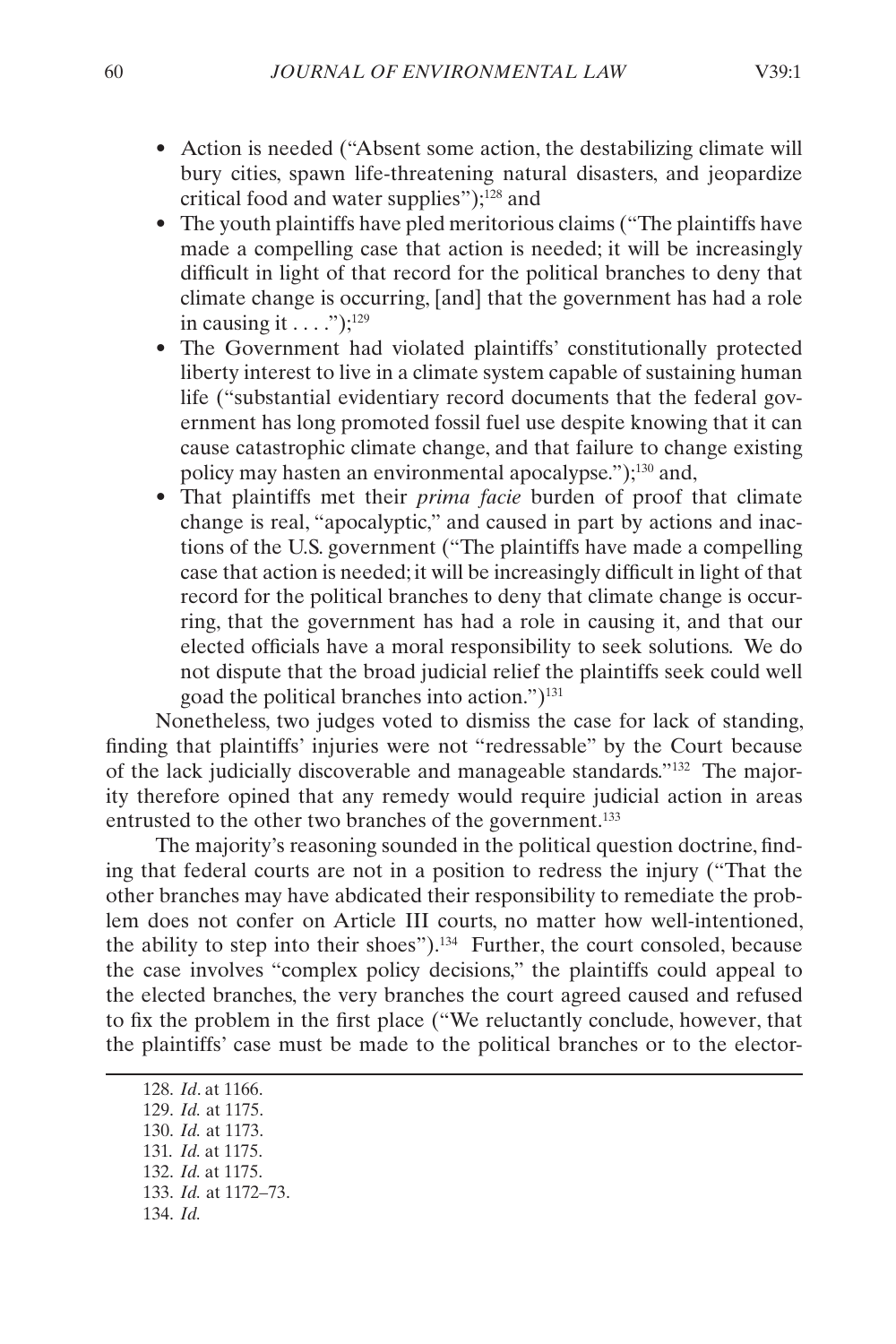ate at large")135 and the branches to which the plaintiffs, *as youths lacking the franchise*, have no recourse.

Yet the court analogized the case to the challenge of deciding when gerrymandering goes "too far."136 In *Rucho*, a 5–4 majority of the Supreme Court held the Guarantee Clause and other structural attributes of the U.S. Constitution consign certain political gerrymandering claims to the political branches.137 This result follows a long line of cases regarding political apportionment.138 Following *Rucho's* determination that political re-apportionment involving a comparison to a baseline election map is too difficult for the judiciary to manage,139 the majority determined "it is impossible to reach a different conclusion here."140

It is possible to reach a different conclusion. In *Rucho*, the Court upheld the plaintiffs' constitutional standing prior to turning to political question analysis.141 In *Juliana*, the Government did not contest the district court's thorough political question analysis. The majority should not have re-animated it under the guise of the standing doctrine. As the majority notes, the youth plaintiffs have presented a justiciable claim of an individual rights violation and seek relief within the court's authority to grant, whether declaratory or remedial in nature.<sup>142</sup> Either is sufficient for Article III standing.<sup>143</sup>

135. *Id.*

136. Rucho v. Common Cause, 139 S. Ct. 2484, 2497 (2019) ("Partisan gerrymandering claims have proved far more difficult to adjudicate. The basic reason is that, while it is illegal for a jurisdiction to depart from the one-person, one-vote rule, or to engage in racial discrimination in districting, 'a jurisdiction may engage in constitutional political gerrymandering' . . . . The 'central problem' is not determining whether a jurisdiction has engaged in partisan gerrymandering. It is 'determining when political gerrymandering has gone too far.'") (quoting Vieth v. Jubelirer, 541 U.S. 267, 296 (2004) (plurality opinion)).

137. Rucho v. Common Cause, 139 S. Ct. 2484, 2492 (2019).

138. *Id.* at 2506 ("This Court has several times concluded, however, that the Guarantee Clause does not provide the basis for a justiciable claim.").

139. *Id.* at 2500–02.

140. *Juliana*, 937 F.3d, at 1173.

141. 139 S. Ct. at 2492 (discussing Gill v. Whitford, 138 S. Ct. 1916 (2018)).

142. *Juliana*, 937 F.3d, at 1169 (in addition to violations of well established individual due process and equal protection rights, the youth plaintiffs claim "the government has deprived them of a substantive constitutional right to a 'climate system capable of sustaining human life,' and they seek remedial declaratory and injunctive relief").

143. *See* Franklin v. Massachusetts, 505 U.S. 788, 803 (1992) ("We may assume it is substantially likely that the President and other executive and congressional officials would abide by an authoritative interpretation . . . by the District Court, even though they would not be directly bound by such a determination."); *Juliana*, 937 F.3d, at 1164 ("[Plaintiffs seek] an order requiring the government to develop a plan to 'phase out fossil fuel emissions and draw down excess atmospheric CO2'") (citing Massachusetts v. EPA, 549 U.S. 497, 525–26 (2007) (finding redressability where "the requested relief would likely slow or reduce emissions.")); *Id.* at 1182 (Staton, J., dissenting) ("a perceptible reduction in the advance of climate change is sufficient to redress a plaintiff's climate change-induced harms.").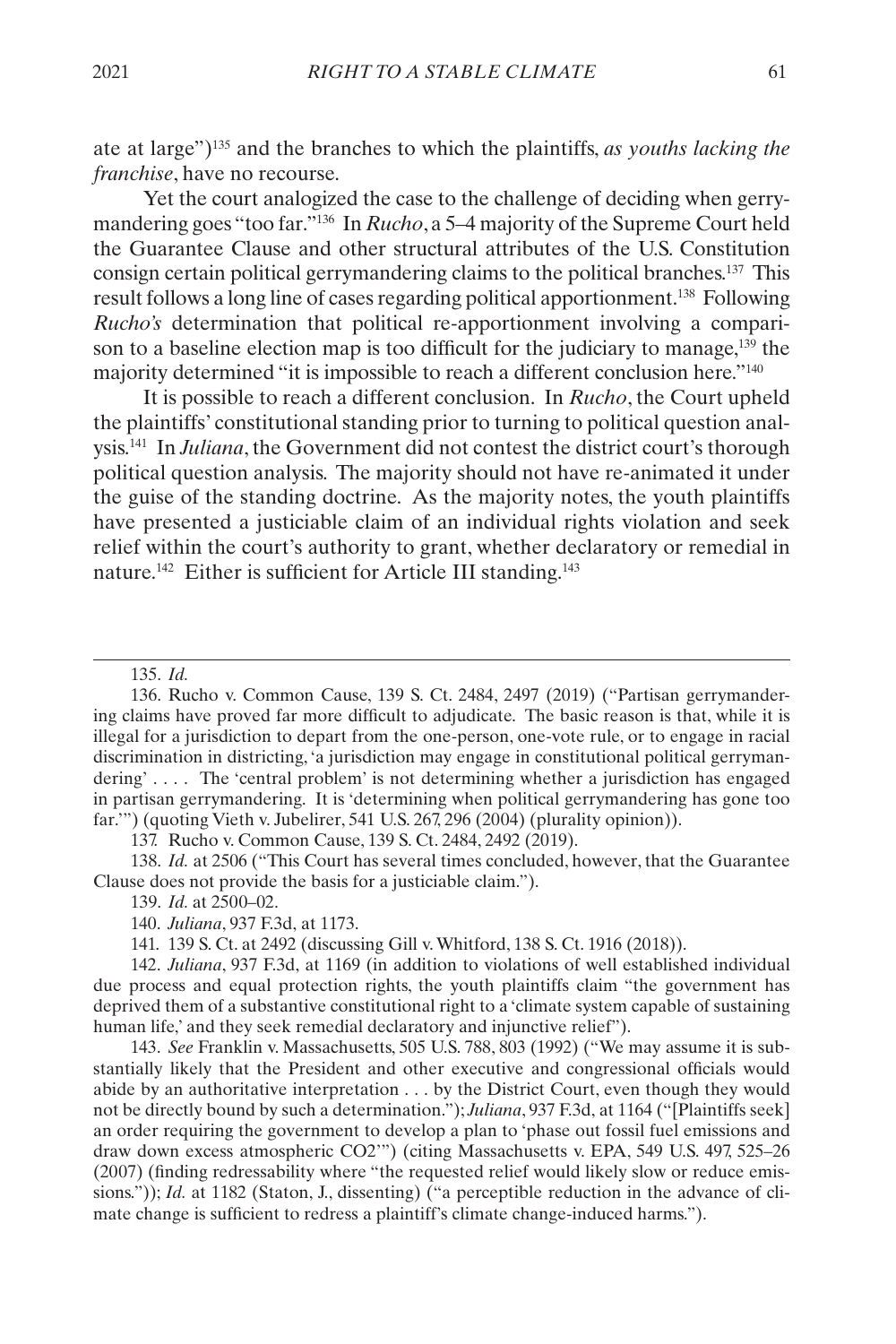The majority's Article III analysis also misperceives the role of federal courts in protecting youth plaintiffs' individual constitutional rights.144 While the majority may be correct in saying "it is beyond the power of an Article III court to . . . design [] . . . or implement the plaintiffs' requested remedial plan," the youth plaintiffs did not ask the courts to make a plan or implement an action otherwise committed to an elected branch of government.145 Instead, they seek *declaratory* relief and, if appropriate, following a bifurcated trial's remedial phase, an injunction ordering *the Government* to develop and implement a plan to reduce fossil fuel emissions and atmospheric carbon dioxide. These youth plaintiffs simply request that federal courts recognize contravention of a constitutional right and, if necessary, use reasoned judgment to dispense a remedy for the Government to implement.146

In a spirited dissent, Judge Josephine L. Staton laments: "My colleagues throw up their hands, concluding that this case presents nothing fit for the Judiciary. On a fundamental point, we agree: No case can singlehandedly prevent the catastrophic effects of climate change predicted by the government and scientists. But a federal court need not manage all the delicate foreign relations and regulatory minutiae implicated by climate change to offer real relief, and the mere fact that this suit cannot alone halt climate change does not mean that it presents no claim suitable for judicial resolution."147

The extraordinariness of this litigation is patent on both the plaintiff side and on the defense side. On the plaintiff side, the case serves as a stress test underlying the relationship between the climate crisis and the U.S. Constitution, with the underlying question being whether the Constitution can encompass a right to a stable climate. In *Juliana*, the Ninth Circuit *accepted* the opinion of the youth plaintiffs' experts that a stable climate—safe for the youth plaintiffs and capable of sustaining human life—requires atmospheric CO2 levels of no more than 350 parts per million. Ignoring this profoundly stark conclusion, the majority pretermitted a trial that would help it utilize the scientific testimony and evidence to decide whether the defendant's knowing causation of catastrophic climate destabilization, and resulting endangerment of youth plaintiffs, violates their individual constitutional rights. Because executive officials presumptively "abide by an authoritative interpretation of the Constitution,"<sup>148</sup> declaratory relief would prompt the Defendants to reduce their contributions to the climate crisis—an outcome that should be sufficient for redressability.149

<sup>144.</sup> *Id.* (Staton, J., dissenting).

<sup>145.</sup> *Id.* at 1171.

<sup>146.</sup> *Id.* at 1172 ("The plaintiffs argue that the district court need not itself make policy decisions, because if their general request for a remedial plan is granted, the political branches can decide what policies will best phase out fossil fuel emissions and draw down excess atmospheric CO2.") (internal quotations omitted).

<sup>147.</sup> *Id.* at 1175 (Staton, J., dissenting).

<sup>148.</sup> *Franklin*, 505 U.S. at 803.

<sup>149.</sup> Larson v. Valente, 456 U.S. 228, 243 n.15 (1982).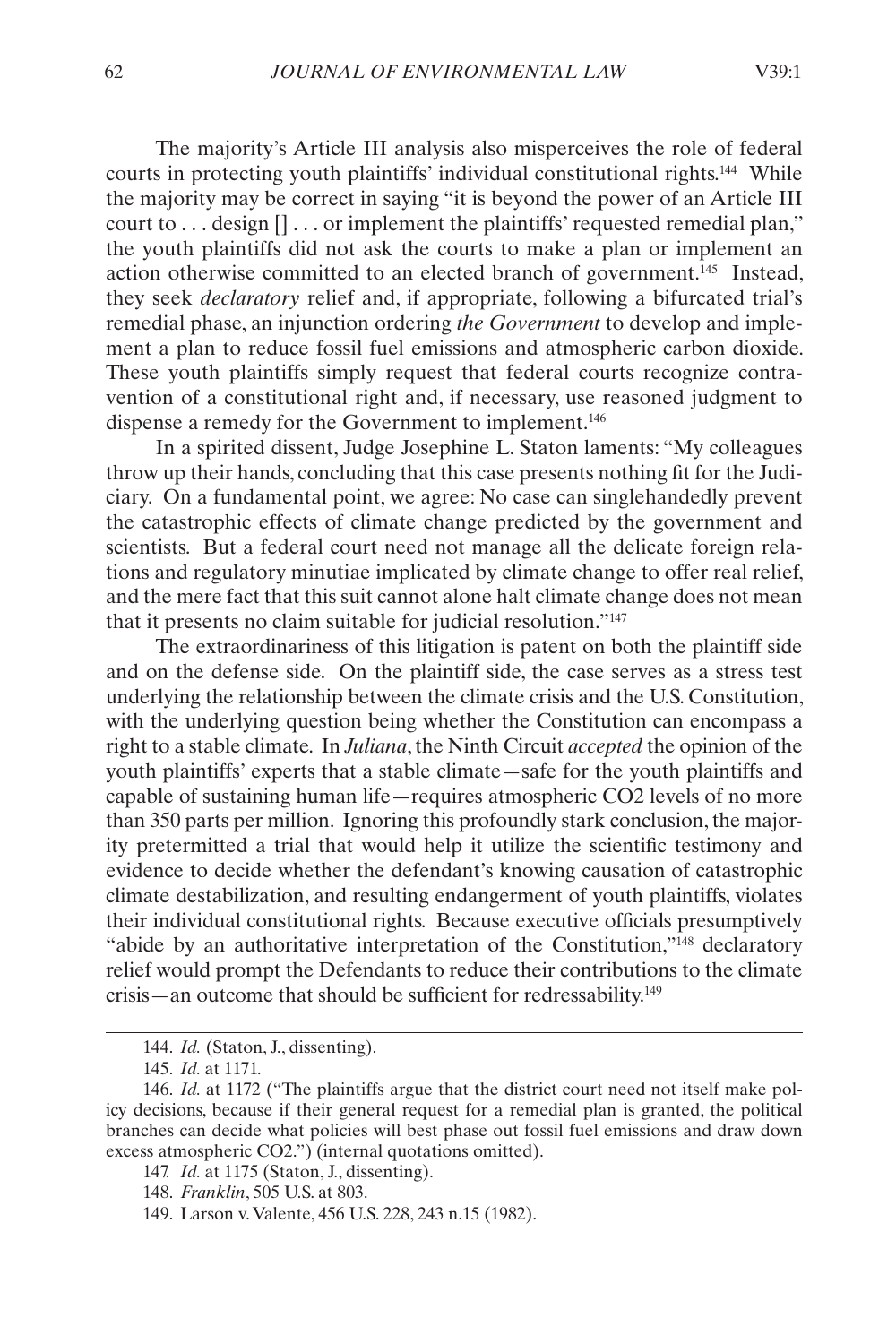Bifurcating proceedings into two steps would also have provided a basis for marshaling arguments and evidence in the service of evaluating viable remedies. Step one would have been to determine whether it is necessary to order the Defendants to prepare and implement a remedial plan. Step two would have been to assess, utilizing the best available science (perhaps with the aid of special masters), whether the cumulative emissions reductions effectuated would put the Government on a path consistent with stabilizing the climate.

On the defense side, the case serves as a stress test for something almost as important as climate change: the rule of law. The government's position that its actions are judicially unreviewable does not contain a limiting principle or at least none is suggested by the government's position. But in our constitutional system, judicial review of governmental authority has been, at least since 1803, the single thing that ensures that ours is "a government of laws, and not of men."150 It is the *only* form of accountability that exists at all to uphold fundamental rights, other than biennial elections—which, again, have no resonance for youths disallowed from voting. Rather than engage the argument that governmental action on climate change can constitute a constitutional deprivation of liberty, the U.S. government's official position is that the judicial department is not available to litigants who seek constitutional protection, even where the government's actions affect not only that litigant individually but the entire planet and generations to come. A change of Presidential Administrations might change perspectives, or not.

On February 10, 2021, the Ninth Circuit denied the Plaintiffs' Motion for Hearing En Banc, writing only:

A judge requested a vote on whether to rehear the matter en banc. The matter failed to receive a majority of the votes of the nonrecused active judges in favor of *en banc* consideration. Fed R. App. P. 35. The petition for rehearing en banc [] is DENIED. Judges McKeown, Collins, Bress and VanDyke did not participate in the consideration of the petition for rehearing en banc.151

Plaintiffs have expressed an intention to seek review before the U.S. Supreme Court, and settlement with the Biden Administration.<sup>152</sup>

<sup>150.</sup> Marbury v. Madison, 5 U.S. 137, 163 (1803).

<sup>151.</sup> Juliana v. United States, No. 6:15-cv-01517-AA, 2021 WL 481156 (Mem) (9th Cir. Feb. 10, 2021). *See also*, Ellen M. Gilmer, *Young Climate Litigants Push High Court Fight Some Call Reckless*, Bloomberg (Feb. 11, 2021), https://www.bloomberglaw.com/ bloomberglawnews/environment-and-energy/X6CIA1NO000000?bna\_news\_filter= environment-and-energy#jcite [https://perma.cc/LW8W-PYGS].

<sup>152.</sup> Press Release, Our Child.'s Trust, 9th Circuit Denies *En Banc* Review for *Juliana v. United States*; Youth Plaintiffs Will Take Their Case to Supreme Court (Feb. 10, 2021), [https://](https://static1.squarespace.com/static/571d109b04426270152febe0/t/6024303eba0e5b78c9b7a2fd/1612984382920/2021.02.10.Juliana+Press+Release.pdf) [static1.squarespace.com/static/571d109b04426270152febe0/t/6024303eba0e5b78c9b7a](https://static1.squarespace.com/static/571d109b04426270152febe0/t/6024303eba0e5b78c9b7a2fd/1612984382920/2021.02.10.Juliana+Press+Release.pdf) [2fd/1612984382920/2021.02.10.Juliana+Press+Release.pdf](https://static1.squarespace.com/static/571d109b04426270152febe0/t/6024303eba0e5b78c9b7a2fd/1612984382920/2021.02.10.Juliana+Press+Release.pdf) [https://perma.cc/S368-3S5Z].